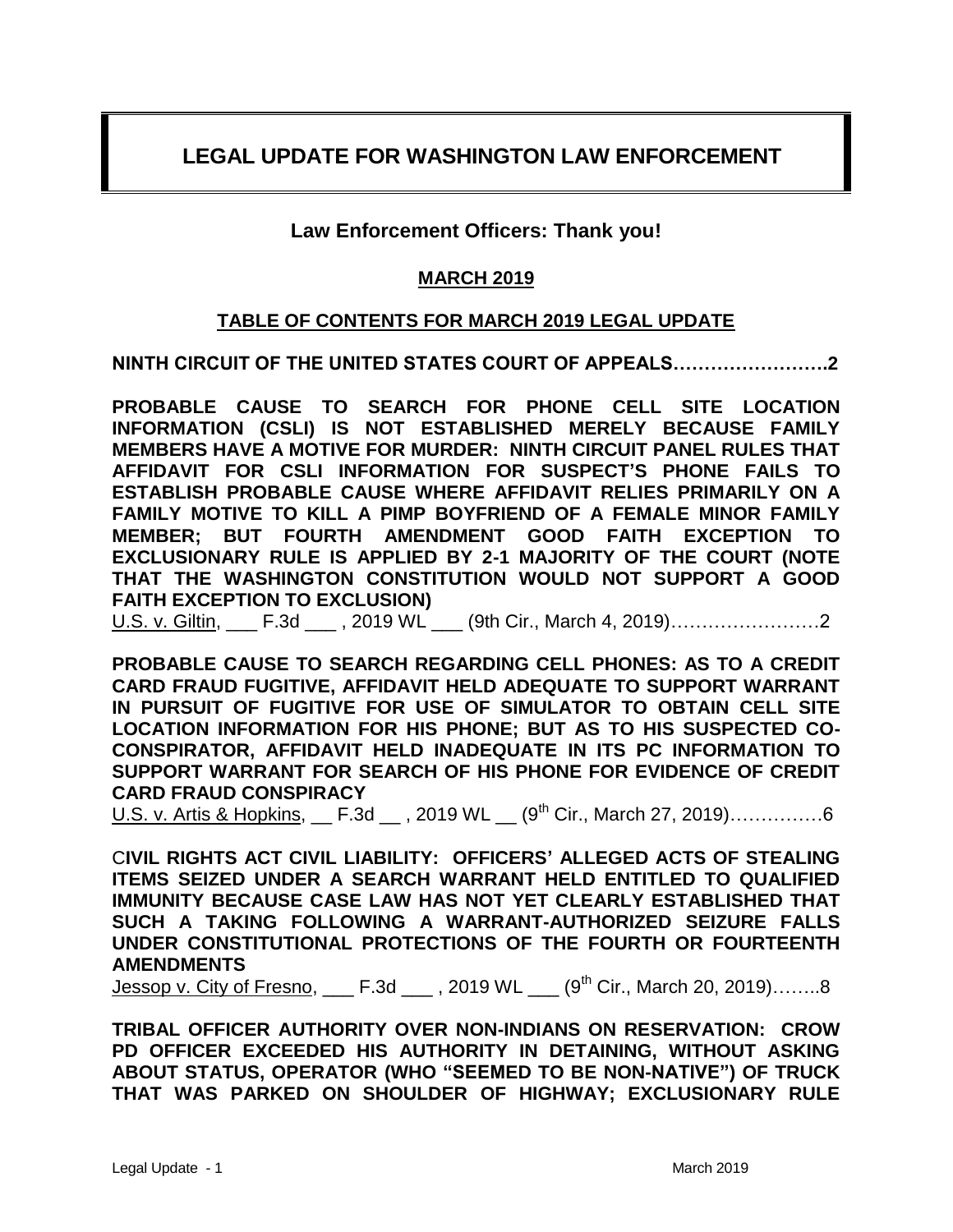**ISSUE ALSO ADDRESSED, ALONG WITH ISSUE RELATING TO TRIBAL OFFICER AUTHORITY OVER NON-INDIANS**

United States v. Cooley, \_\_\_ F.3d \_\_\_, 2019 WL \_\_\_ (9<sup>th</sup> Cir., March 21, 2019)……..11

**THE CITY AND COUNTY OF SAN FRANCISCO AND ITS FORMER SHERIFF ARE IMMUNE FROM NEGLIGENCE CLAIMS BROUGHT BY THE FAMILY OF A WOMAN (KATE OF KATE'S LAW) WHO WAS KILLED BY AN UNDOCUMENT ALIEN** Steinle v. City & County of San Francisco, \_\_\_ F. 3d \_\_\_, 2019 WL \_\_\_ (9<sup>th</sup> Cir., March 25, 2019)………………………………………………………………………………………..13

**CIVIL RIGHTS ACT CIVIL LAWSUIT BY STUDENT AND HIS PARENTS AGAINST SCHOOL DISTRICT IS REJECTED BASED ON HOLDINGS THAT SCHOOL DISTRICT DID NOT VIOLATE FREE SPEECH OR DUE PROCESS RIGHTS WHERE STUDENT WAS EXPELLED BASED ON HIS HIT LIST, EVEN THOUGH HE HAD NOT INTENDED FOR ANYONE ELSE TO SEE HIS HIT LIST**

McNeill v. Sherwood Sch. Dt. 88J,  $F.3d$ , 2019 WL  $(9<sup>th</sup> Cir., March 14, 2019)$  14

**WASHINGTON STATE COURT OF APPEALS…………………………………………...16**

**MURDERER LOSES CHALLENGES (1) TO BALLISTICS EXPERT'S TESTIMONY, (2) TO TRIAL COURT'S BARRING OF DEFENDANT'S OTHER-SUSPECT THEORY, AND (3) TO SUFFICIENCY OF EVIDENCE OF PREMEDITATION**

State v. DeJesus, \_\_\_ Wn. App. \_\_\_ , 2019 WL \_\_\_ (Div. I, March 11, 2019)…………16

**FIVE RULINGS: (1) NO "SEIZURE" OCCURRED IN INVESTIGATORY, IN-HOME QUESTIONING OF STEPMOTHER ABOUT HER SUSPECTED ASSAULT OF HER CHILD WHERE HUSBAND HAD CONSENTED TO POLICE ENTRY AND CIRCUMSTANCES REMAINED VOLUNTARY; (2) NO CUSTODY FOR MIRANDA PURPOSES OCCURRED DURING THAT QUESTIONING WHERE CIRCUMSTANCES WERE NOT "POLICE DOMINATED"; (3) UNDER EVIDENCE RULES, CHILD'S RECANTING TESTIMONY OPENED UP THE USE OF PRIOR STATEMENTS HE HAD MADE TO INVESTIGATORS; (4) SIXTH AMENDMENT RIGHT TO CONFRONTATION WAS NOT VIOLATED BY IMPEACHING THE CHILD AT TRIAL; AND (5) CHAPTER 26.44 RCW'S PROCEDURAL DIRECTIVES FOR INVESTIGATING CHILD ABUSE CASES DOES NOT SUPPORT SUPPRESSION OF VICTIM'S STATEMENTS** 

State v. Ho, \_\_\_ Wn. App. \_\_\_ , 2019 WL \_\_\_ (Div. I, March 25, 2019)………………..20

**BRIEF NOTES REGARDING MARCH 2019 UNPUBLISHED WASHINGTON COURT OF APPEALS OPINIONS ON SELECT LAW ENFORCEMENT ISSUES……………..27**

**\*\*\*\*\*\*\*\*\*\*\*\*\*\*\*\*\*\*\*\*\*\*\*\*\*\*\*\*\*\*\*\*\***

#### **NINTH CIRCUIT, UNITED STATES COURT OF APPEALS**

**PROBABLE CAUSE TO SEARCH FOR PHONE CELL SITE LOCATION INFORMATION (CSLI) IS NOT ESTABLISHED MERELY BECAUSE FAMILY MEMBERS HAVE A MOTIVE**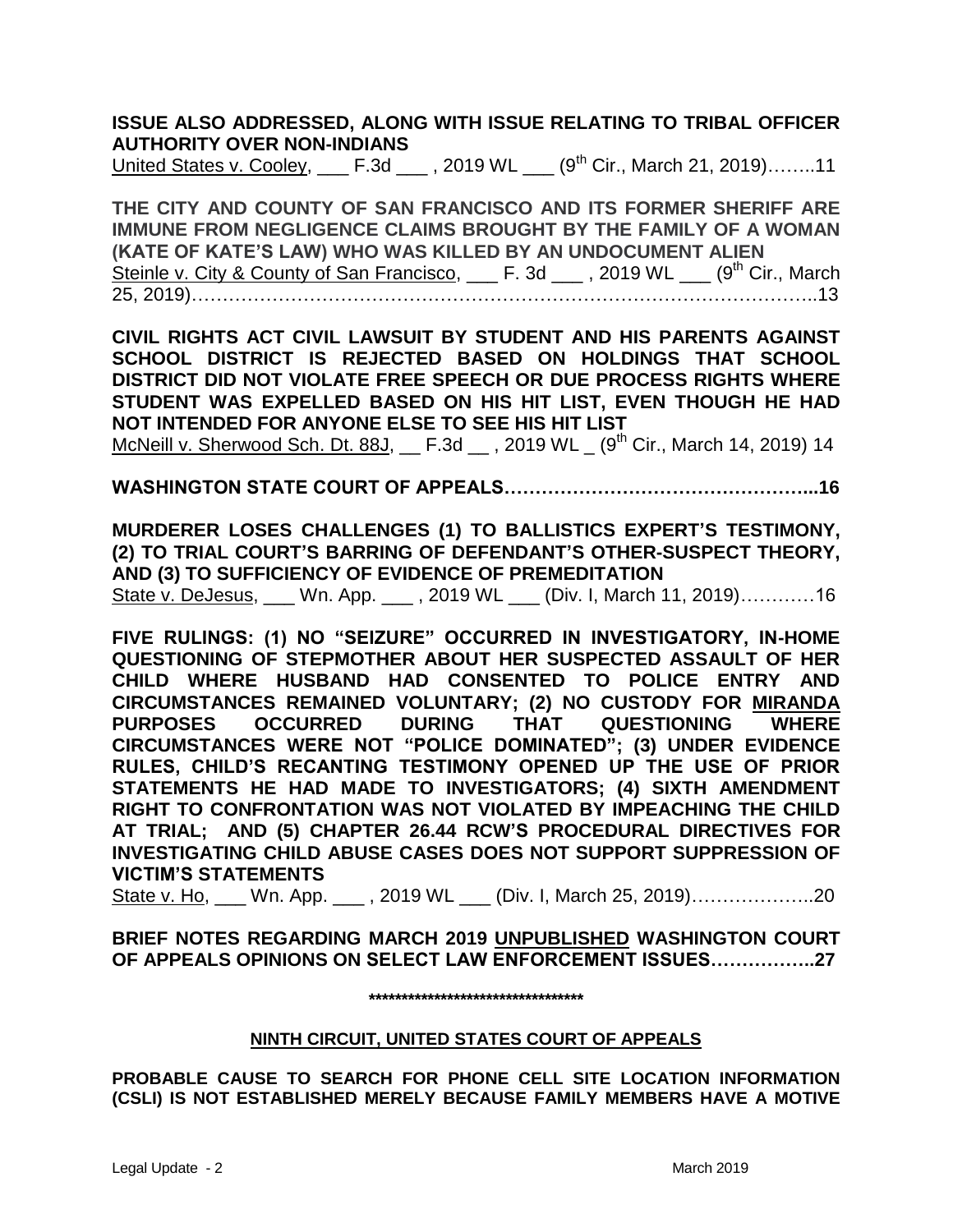**FOR MURDER: NINTH CIRCUIT PANEL RULES THAT AFFIDAVIT FOR CSLI INFORMATION FOR SUSPECT'S PHONE FAILS TO ESTABLISH PROBABLE CAUSE WHERE AFFIDAVIT RELIES PRIMARILY ON A FAMILY MOTIVE TO KILL A PIMP BOYFRIEND OF A FEMALE MINOR FAMILY MEMBER; BUT FOURTH AMENDMENT GOOD FAITH EXCEPTION TO EXCLUSIONARY RULE IS APPLIED BY 2-1 MAJORITY OF THE COURT (NOTE THAT THE WASHINGTON CONSTITUTION WOULD NOT SUPPORT A GOOD FAITH EXCEPTION TO EXCLUSION)**

United States v. Giltin, \_\_\_ F.3d \_\_\_ , 2019 WL \_\_\_ (9th Cir., March 4, 2019)

#### Facts and Proceedings below:

San Francisco police were investigating the murder of Calvin Sneed, a Los Angeles resident who had been dating Ms. L.G., a minor who had been visiting her family in San Francisco at the time of the murder. Ms. L.G. had been prostituting herself in Los Angeles, and police suspected that the family members of Ms. L.G. believed that Calvin Sneed had pimped her out. Based on this motive, police suspected that someone from Ms. L.G.'s family had killed Calvin Sneed as he was attempting to pick up Ms. L.G. to drive her back to Los Angeles.

Shortly after the murder, the police received a confidential tip that Ms. L.G.'s father was involved in the murder. The police made an exigent circumstances request for cell site location information (CSLI) to the father's cell phone carrier. Investigators gained information that was incriminating and inconsistent with the father's story that he was at home at all times relevant to the investigation.

The police then sought a search warrant for the CSLI for the phone of Antonio Gilton, who at the time they believed to be a brother of Ms. L.G. with whom she had recently been living in Los Angeles (police later learned that he was a cousin of Ms. L.G.). The affidavit included many details about the murder investigation, but the only information in the affidavit pointing to Antonio Gilton were the following facts: (1) Ms. L.G. had identified Antonio as her "brother" (he was actually her cousin); (2) Antonio was the current Los Angeles housemate of Ms. L.G.; (2) Ms. L.G. had confirmed that Antonio's cell number was one of the numbers in Ms. L.G.'s phone (but the phone apparently did not show any suspiciously recent calls); and (4) the family members had a likely motive for the murder of L.G.'s suspected pimp. Nothing in the affidavit indicated that Antonio Gilton had been in San Francisco at the time of the murder. A superior court judge issued a search warrant for the cell site location information for the phone of Antonio Gilton.

Antonio Gilton was subsequently indicted in federal district court for several crimes related to the murder. He moved to suppress the CSLI, and the district court suppressed the CSLI, concluding (1) that the affidavit for the warrant did not provide probable cause relating to CSLI for Antonio Gilton, and (2) that the affidavit was so lacking in support for the warrant that the Fourth Amendment "good faith" exception to the Exclusionary Rule does not apply in this case.

ISSUES AND RULINGS: The affidavit in support of a CSLI warrant relating to Antono Gilton's phone included many details about a murder investigation, but the only information in the affidavit pointing to Antonio Gilton were the following facts: (1) Ms. L.G. had identified Antonio as her "brother" (he was actually her cousin); (2) Antonio was the current Los Angeles housemate of Ms. L.G.; (3) Ms. L.G. had confirmed that Antonio's cell number was one of the numbers in Ms. L.G.'s phone (but the phone apparently did not show any *suspicious recent* calls); and (4) the family members of Ms. L.G. had a likely motive for the murder of L.G.'s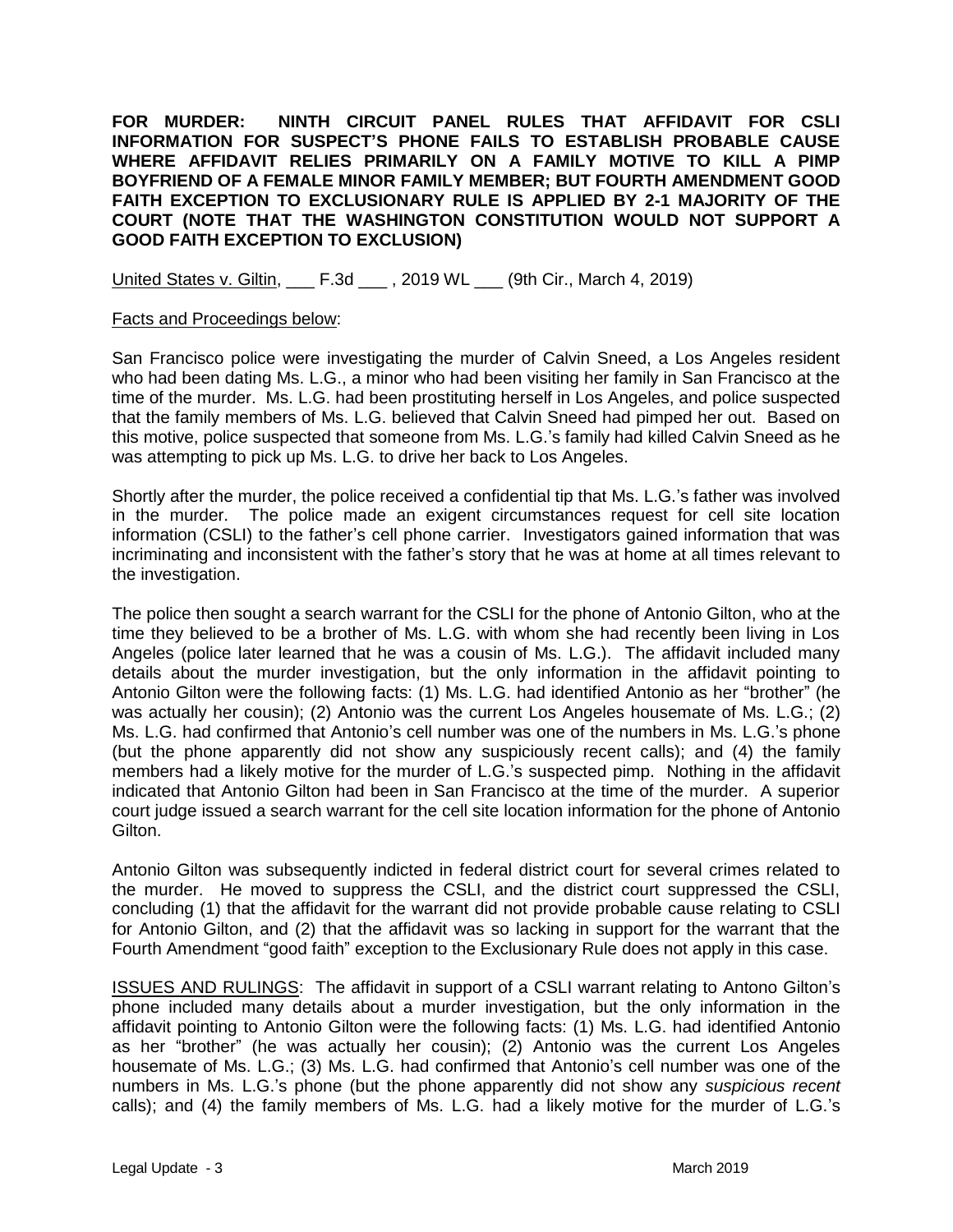suspected pimp. Nothing in the affidavit indicated that Antonio Gilton had been in the San Francisco area at the time of the San Francisco murder of the pimp boyfriend of Ms. L.G.. A superior court judge issued a search warrant for the cell site location information for the phone of Antonio Gilton.

(1) Does the affidavit for the search warrant establish probable cause for a search for CSLI for Antonio Gilton's phone? (ANSWER BY NINTH CIRCUIT: No, rules a unanimous 3-judge panel)

(2) Assuming that the affidavit does not establish probable cause for the search, is the affidavit sufficient to meet the standard for the Fourth Amendment's good faith exception to the Exclusionary Rule? (ANSWER BY NINTH CIRCUIT: Yes, rules a 2-1 majority)

Result: Reversal of suppression ruling by U.S. District Court (Northern District of California); case remanded for further proceedings.

### ANALYSIS:

### 1. Family motive information in affidavit fails to establish probable cause to search for CSLI regarding defendant's phone

In United States v. Carpenter, 138 S. Ct. 2206 (2018), the U.S. Supreme Court ruled that, absent exigent circumstances, the obtaining of information about a person's movements through CSLI generally requires a search warrant based on probable cause. The key analysis by the Ninth Circuit on the probable cause issue is as follows:

Although the affidavit explained in some detail the need for the information from the unidentified person's phone, the affidavit mentions Gilton only three times. First, the affidavit records L.G.'s testimony that she "was staying with her elder brother in L.A." Second, the affidavit indicates that one of the phone numbers discovered in L.G.'s phone belonged to Gilton. Third, the affidavit states that L.G. identified which number belonged to Gilton. As the district court pointed out, the affidavit does not indicate that police had reason to believe that Gilton "was . . . in or around San Francisco on or around June 4, 2012."

The affidavit's scant and innocuous references to Gilton do not establish a "fair probability" that evidence of the crime would be found in Gilton's location data. Rather, these facts merely indicate that L.G. had the phone number of a family member with whom she had lived in Los Angeles. Surely, it is common for an adolescent to store the phone number of the relative with whom she is living, and the mere existence of a familial connection between L.G. and Gilton is not sufficient to render it "reasonable" to search for evidence of the crime in Gilton's location data....

The government depends on two related inferences to support the finding of probable cause. First, the government contends that the totality of the circumstances supports an inference that "[t]he murder of Calvin Sneed was a family solution to a family problem." Second, because Gilton is related to L.G. and because L.G. met Sneed while living with Gilton, the government asserts that the magistrate could reasonably infer that Gilton was well aware of Sneed's relationship with L.G., that Gilton had reason to be upset with Sneed, and that he had a motive to commit the crime. The government argues that these two inferences tie Gilton to the murder. We disagree.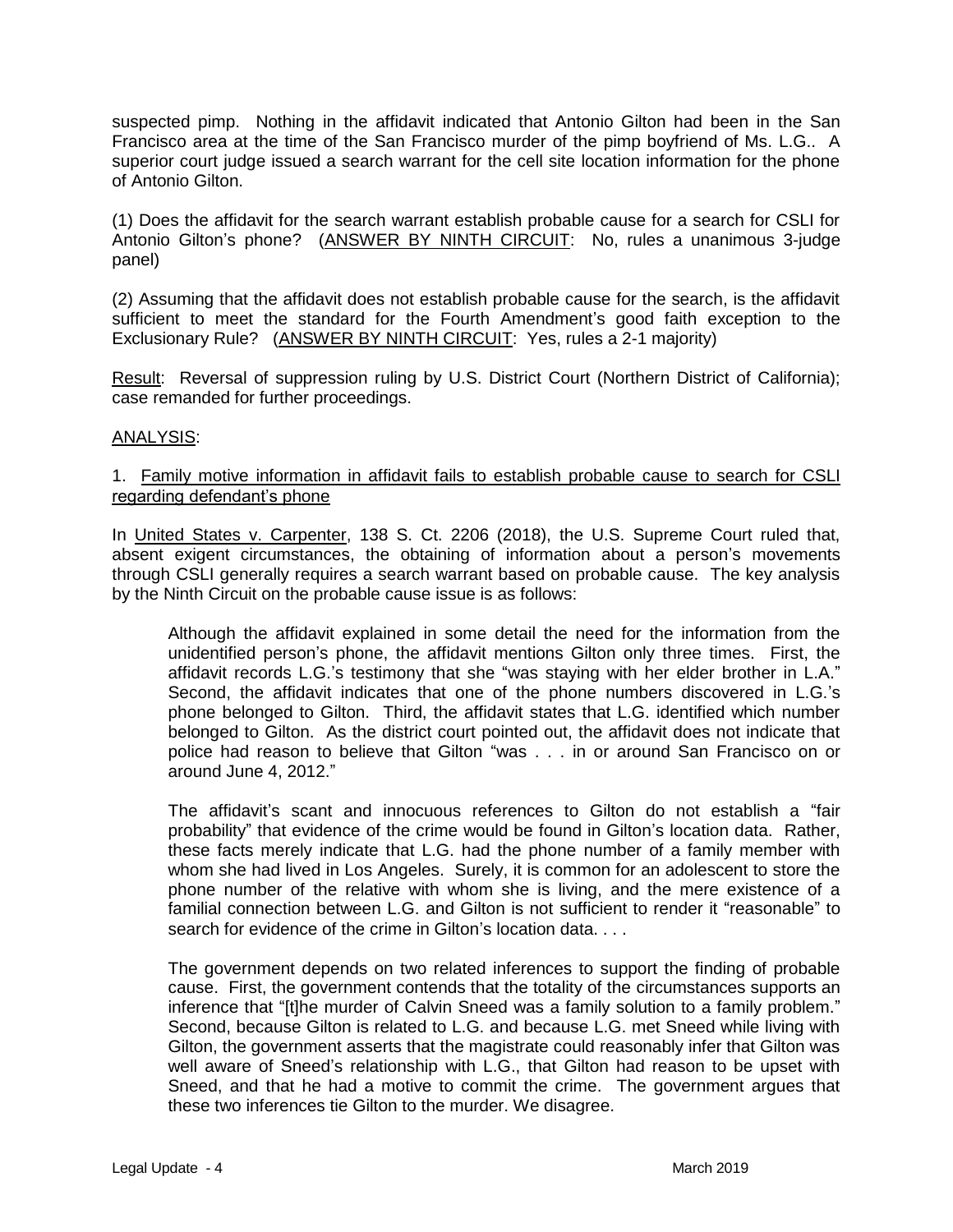First, we agree with the district court that the affidavit "pointed to one particular family member being involved in the attack: B. Gilton, not A. Gilton." Although the affidavit indicated that more than one person was likely involved in the shooting and that the second person might have been a family member, nothing in the affidavit suggested that the identity of the second person was Gilton.

Nor do we agree with the government's contention that a magistrate could reasonably believe that Gilton was the accomplice because of his supposed motive. As the district court pointed out, there is no evidence in the affidavit that Gilton "had communicated with family members (or anyone else) about [L.G.'s] relationship with Sneed," although that surely was one of the reasons police wanted Gilton's call and text records. There is thus no basis in the affidavit to support the inference that Gilton was upset with Sneed, that he had motive to commit the crime, and, importantly, that he was in the San Francisco area on the night of the murder. We conclude, as did the district court, that the affidavit's passing references to Gilton are insufficient to support a reasonable inference that evidence of a crime would be found in his CSLI data.

[Case citation omitted; paragraphing revised for readability]

### 2. Good faith exception to the Fourth Amendment Exclusionary Rule

In U.S. v. Leon, 468 U.S. 897, 923 (1984), the U.S. Supreme Court ruled that the Fourth Amendment Exclusionary Rule does not apply where officers rely on a search warrant whose probable cause deficiencies "were not so stark as to render the officers' reliance on the warrant "entirely unreasonable." The majority judges in the Giltin case conclude that it was not entirely unreasonable for the officers to believe that the affidavit established probable cause to obtain CSLI information relating to the phone of Antonio Giltin. The dissenting opinion argues that it was unreasonable for the officers to rely on the affidavit as establishing probable cause.

**LEGAL UPDATE EDITORIAL COMMENT: In State v. Crawley, 62 Wn. App. 29 (1991), Division Three of the Washington Court of Appeals ruled that the Fourth Amendment's Leon "good faith" exception to exclusion for search warrants does not apply under article I, section 7 of the Washington constitution. The Washington Supreme Court has never expressly rejected or adopted the Leon approach to search warrant exclusion under the Washington constitution, but the Washington Supreme Court's analysis in other cases strongly suggests that the Washington Supreme Court will not adopt a Leon "good faith" exception to the article I, section 7 Exclusionary Rule.** 

**PROBABLE CAUSE TO SEARCH REGARDING CELL PHONES: AS TO A CREDIT CARD FRAUD FUGITIVE, AFFIDAVIT HELD ADEQUATE TO SUPPORT WARRANT FOR USE IN PURSUIT OF FUGITIVE OF SIMULATOR TO OBTAIN CELL SITE LOCATION INFORMATION FOR HIS PHONE; BUT AS TO HIS SUSPECTED CO-CONSPIRATOR, AFFIDAVIT HELD INADEQUATE IN ITS PC INFORMATION TO SUPPORT WARRANT FOR SEARCH OF HIS PHONE FOR EVIDENCE OF CREDIT CARD FRAUD CONSPIRACY**

In United States v. Artis and Hopkins,  $\_\_\_$  F.3d  $\_\_\_$ , 2019 WL  $\_\_\_$  (9<sup>th</sup> Cir., March 27, 2019), a three-judge Ninth Circuit panel addresses probable cause issues as to two warrants involving two defendants who were suspected of being co-conspirators in credit card fraud. At all times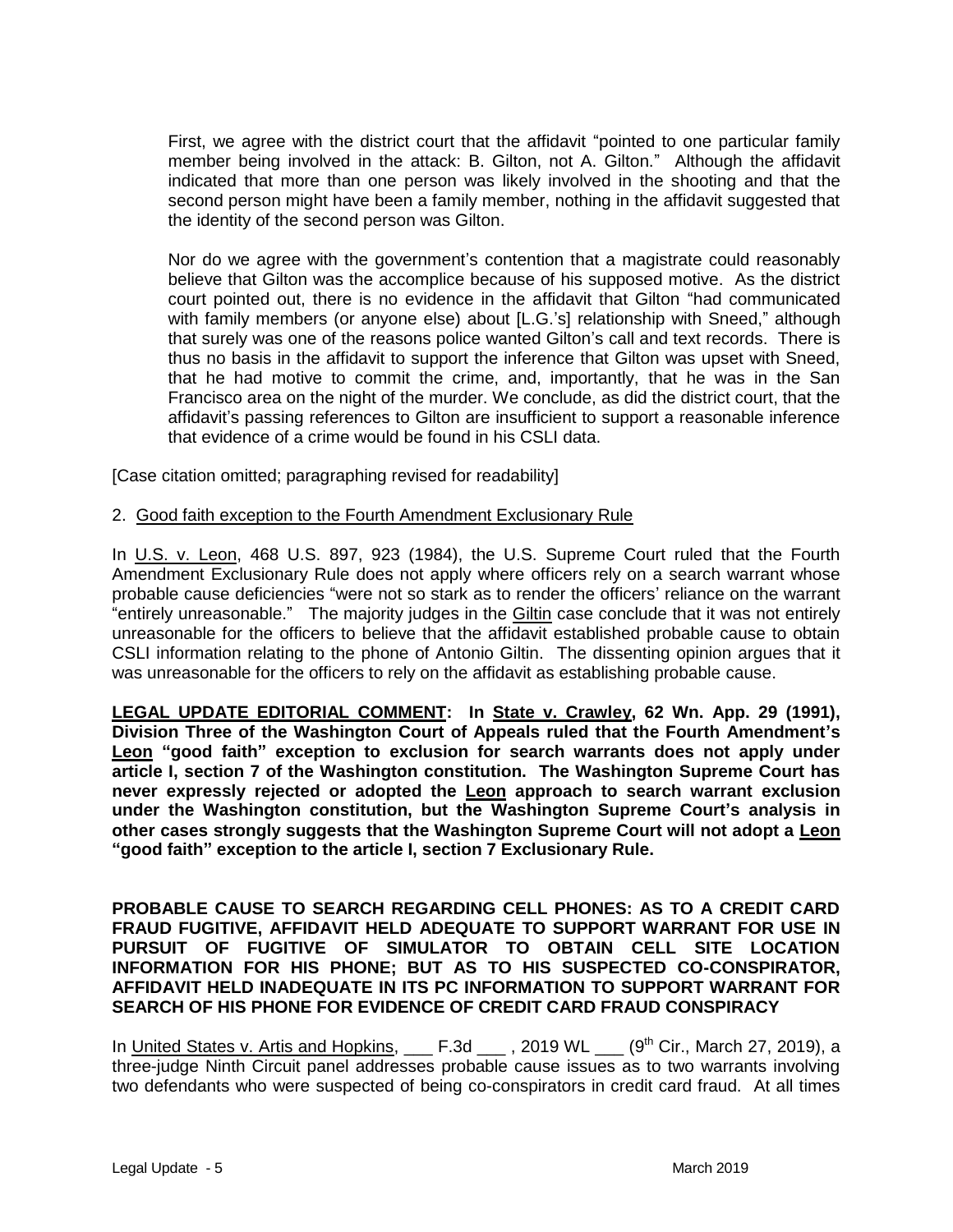relevant to the investigation, both were "fugitives from with outstanding warrants for their arrest on state law charges."

As to defendant Hopkins, the search warrant application sought authorization to use a cell-site simulator to track the location of a cell phone assigned the number (832) 763-5555. The affidavit recounted facts attempting to establishing probable cause to believe that Hopkins was a fugitive and was then-currently using the targeted cell phone.

As to defendant Artis, the search warrant application sought authorization to search the cell phone of Artis for evidence that Artis was engaged in a conspiracy to commit credit fraud under California state law. The affidavit recounted facts attempting to establish probable cause to believe that Artis was committing that crime. Note: The three-judge panel notes that there is no explanation from the government why the investigator chose not to focus this warrant and affidavit on: (1) Artis' status as a fugitive from justice, and (2) the government's legitimate interest in apprehending him as a fugitive wanted on an arrest warrant.

The Ninth Circuit panel in this case explains as follows the Court's reasoning underlying its conclusion that *probable cause was established in the affidavit for the search warrant as to cell site location information as to fugitive Hopkins*:

The Hopkins warrant was predicated solely on his status as a fugitive from justice and the government's legitimate interest in apprehending him.

No one disputes that tracking the location of a particular cell phone will likely assist in locating the person using that phone. The warrant application therefore needed to establish probable cause to believe two things: that Hopkins was in fact a fugitive, and that he was currently using the targeted cell phone. Hopkins challenges only the adequacy of the showing as to his use of the phone.

Agent Carlson's affidavit recounts the following facts.

After he obtained possession of [the cell phone of Artis, the suspected co-conspirator], the phone received "several incoming calls" from the number (832) 763-5555. . . . A search of a law enforcement database revealed that the number was issued to an unknown subscriber with Verizon Wireless. Agent Carlson contacted a cooperating witness who told him that Hopkins' cell phone number was (832) 763-5555 and that the cooperating witness had learned this fact from Artis – someone who, as a "known associate" of Hopkins, would presumably know the latter's cell phone number.

If credited, this information from the informant would easily establish probable cause to believe that Hopkins was using the targeted cell phone. Hopkins contends that the affidavit provided no basis for crediting the informant as reliable because nothing disclosed in the affidavit corroborated the informant's tip.

We disagree. The informant's tip was corroborated by the fact that someone using the number attributed to Hopkins attempted to contact Artis, one of Hopkins' associates. Had the informant simply made up a phone number for Hopkins, it would be a remarkable coincidence to find a missed call from that number on Artis' cell phone.

Hopkins assumes that Agent Carlson told the informant that several notifications from the number (832) 763-5555 had appeared on Artis' phone and then asked the informant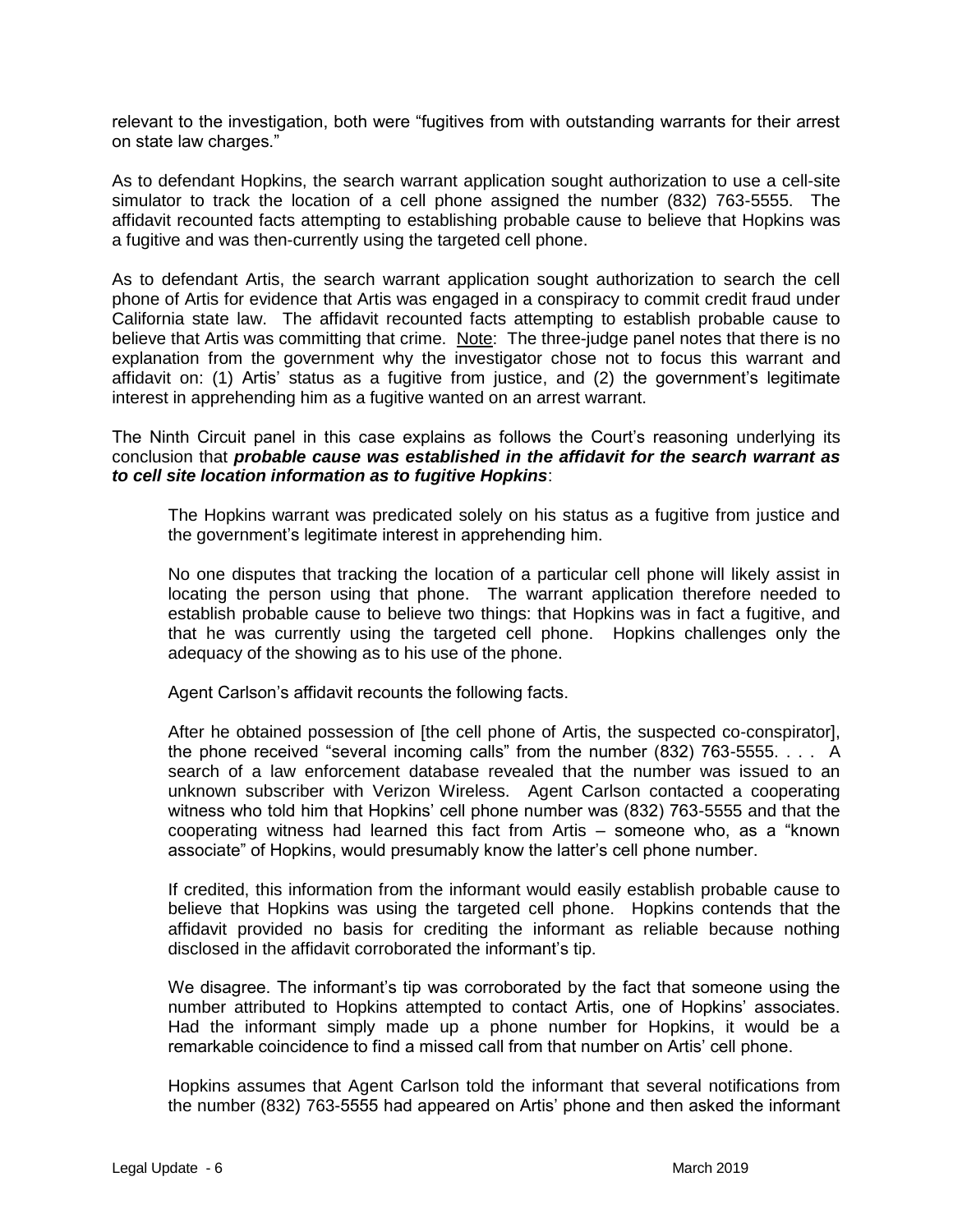to confirm whether that number belonged to Hopkins. If accurate, this sequence of events would undoubtedly undermine the corroborative value of the contacts from the targeted cell phone. But nothing in the affidavit supports Hopkins' version of events.

And despite having had an opportunity to cross-examine Agent Carlson at the evidentiary hearing, Hopkins can point to nothing in the record to support his factual narrative. The informant's tip plus the corroborating notifications found on Artis' phone sufficed – although barely – to establish probable cause that Hopkins was using the targeted cell phone.

[Paragraphing revised for readability]

The Ninth Circuit panel explains as follows the Court's reasoning underlying its conclusion that *probable cause was not established as to search of the phone of suspected credit card conspirator Artis*:

Agent Carlson's application for the Artis warrant requested authorization to search his cell phone for evidence of his involvement in a conspiracy to commit credit card fraud, and the supporting affidavit accordingly sought to establish probable cause to believe that Artis was engaged in that offense. In reviewing the adequacy of the probable cause showing, we must assess whether probable cause has been shown with respect to the offense asserted as the basis for issuing the warrant; whether Agent Carlson's affidavit established probable cause with respect to some other offense is irrelevant. See United States v. \$186,416.00 in U.S. Currency, 590 F.3d 942, 948 (9th Cir. 2010). We therefore reject the government's assertion that the warrant may be upheld because Agent Carlson's affidavit established probable cause to believe that Artis was a fugitive and that a search of his cell phone would yield evidence useful in finding him.

The first obstacle the government faces in attempting to defend the adequacy of the probable cause showing is that the most probative evidence mentioned in Agent Carlson's affidavit must be disregarded. [The Ninth Circuit panel next explains, in discussion omitted from this Legal Update entry, why, as conceded by the government, certain unlawfully obtained information described in the affidavit must not be considered.]

The remaining portions of Agent Carlson's affidavit fail to support a finding of probable cause that Artis was engaged in credit card fraud. The affidavit recounts the following facts: (1) Artis had outstanding arrest warrants for, among other offenses, identity theft; (2) Artis fled from Agent Carlson and his partner when they attempted to arrest him; and (3) Artis is a close associate of Hopkins, who also had an outstanding warrant for his arrest.

Considered together, these facts fall far short of establishing probable cause regarding credit card fraud. They establish little more than Artis' status as a fugitive from justice.

The affidavit included one additional piece of evidence that merits separate discussion. Agent Carlson stated, without further elaboration, that a cooperating witness had informed him that "Artis and Hopkins are involved in a conspiracy to commit credit card fraud and that they are in constant communication with each other in furtherance of the crime."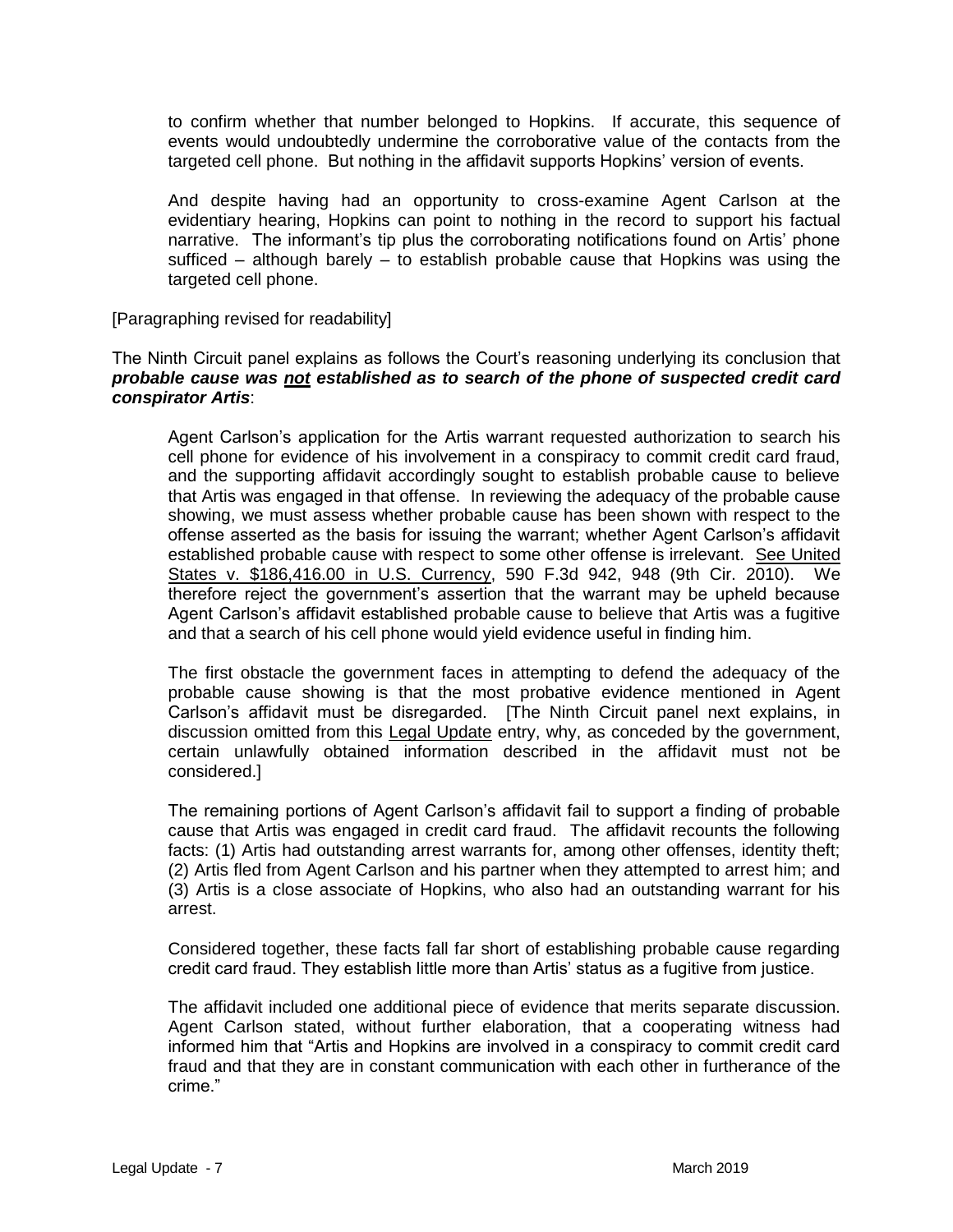If credited, this information would obviously suffice to establish probable cause to believe that Artis was engaged in credit card fraud. But other than the evidence obtained from the unlawful search of Artis' girlfriend's apartment, which we must disregard, the affidavit offers no basis for concluding that the information provided by the unnamed informant was reliable. The affidavit does not state the informant's basis of knowledge or provide any information about the informant's reliability in the past. [Citing case law] Nor does the affidavit contain any information corroborating what the informant said. [Citing case law].

Contrary to the government's argument, Artis' outstanding arrest warrant for identity theft does not provide the necessary corroboration. Although identity theft and credit card fraud are potentially related offenses, without knowing more about the age of the warrant and the nature of the underlying conduct, no inferences can be drawn about whether the existence of the warrant bolstered the credibility of the informant's bare accusation.

As the district court held, after excising the evidence illegally obtained, the remaining portions of Agent Carlson's affidavit fail to establish a "fair probability" that evidence of credit card fraud would be found on Artis' cell phone. [Illinois v. Gates, 462 U.S. 213, 233, 238 (1983).] The search of the phone pursuant to an invalid warrant violated Artis' Fourth Amendment rights, requiring suppression of the fruits of that search unless the government can demonstrate that the good-faith exception to the exclusionary rule applies.

**[LEGAL UPDATE EDITORIAL NOTE: The panel's Opinion goes on to explain, in discussion not addressed in the Legal Update, why the panel concludes that the Fourth Amendment's Good Faith exception to the Exclusionary Rule does not apply under the facts of this case. Note that if this federal case were instead a case decided under State of Washington law, the Washington constitution would not allow a Good Faith exception to the Exclusionary Rule.]** 

[Some citations omitted, one citation revised for style; paragraphing revised for readability]

Result: Reversal of suppression order of U.S. District Court (Northern District of California) in prosecution against defendant Hopkins; affirmance of suppression order of U.S. District Court in prosecution against defendant Artis.

**LEGAL UPDATE EDITORIAL NOTE: The search warrant applications in this case were made by an FBI agent to California state court judges instead of to a federal court judge or judges. The Ninth Circuit panel asserts in discussion not otherwise addressed in this Legal Update entry that the court need not determine whether California state law permits federal agents to apply to state court judges for search warrants. That is because the Fourth Amendment does not make a search warrant invalid in this circumstance, so long as the search warrant is otherwise supported, including being supported by probable cause.**

**CIVIL RIGHTS ACT CIVIL LIABILITY: OFFICERS' ALLEGED ACTS OF STEALING ITEMS SEIZED UNDER A SEARCH WARRANT HELD ENTITLED TO QUALIFIED IMMUNITY BECAUSE CASE LAW HAS NOT YET CLEARLY ESTABLISHED THAT SUCH A TAKING FOLLOWING A WARRANT-AUTHORIZED SEIZURE FALLS UNDER CONSTITUTIONAL PROTECTIONS OF THE FOURTH OR FOURTEENTH AMENDMENTS**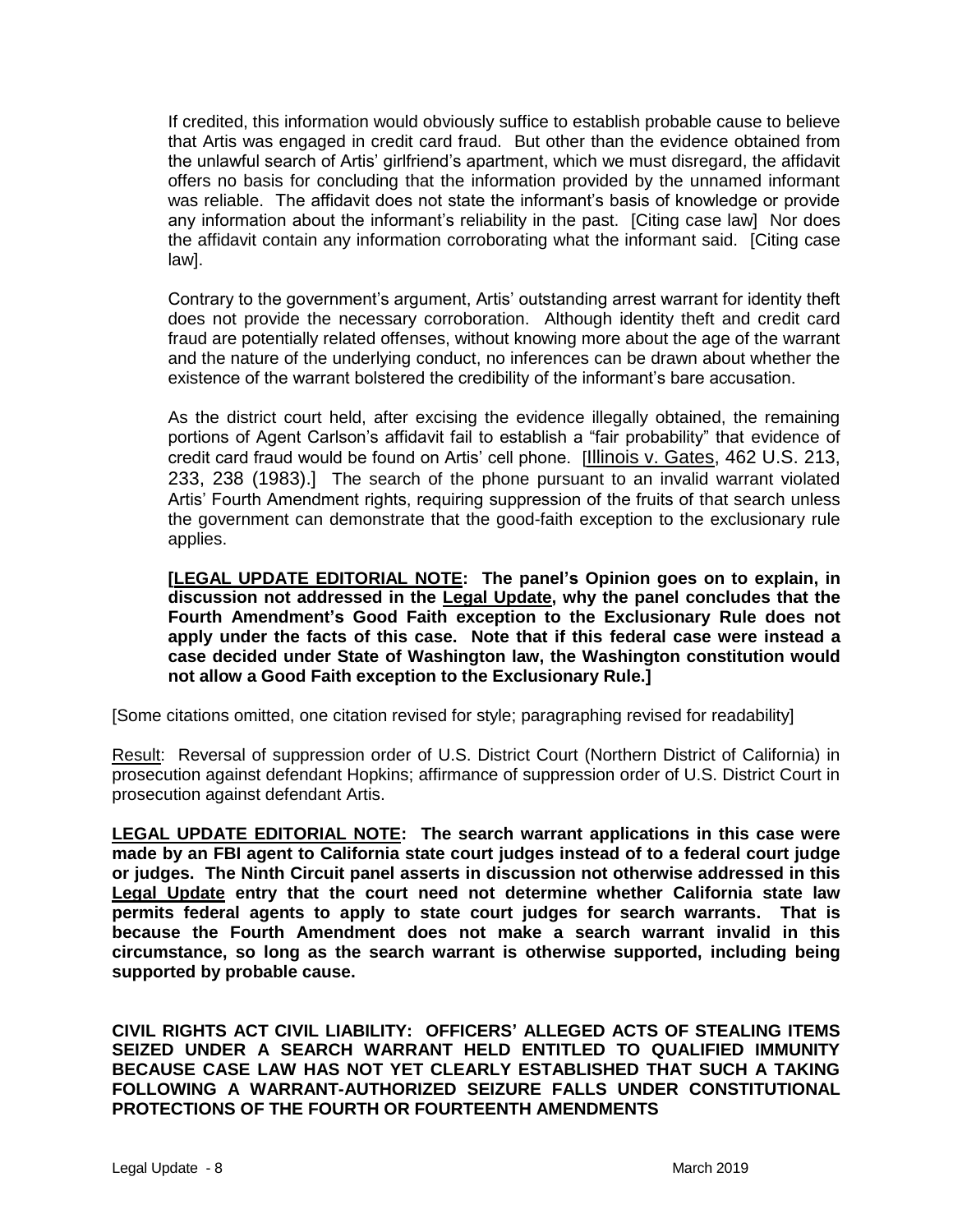Jessop v. City of Fresno,  $\_\_$  F.3d  $\_\_$ , 2019 WL  $\_\_$  (9<sup>th</sup> Cir., March 20, 2019)

**LEGAL UPDATE PRELIMINARY EDITORIAL COMMENT: Obviously, the theft that the plaintiffs allege against warrant-executing officers in this federal case out of California is an egregious transgression that, if true, should result in the officers' dismissal, decertification, state court criminal conviction, and civil liability under state common law. The narrow legal question in this case is whether such alleged theft can result in civil liability under the federal Civil Rights Act. Plaintiffs' attorneys try to bring as bring as many types of cases as they can under the umbrella of the Civil Rights Act, primarily because they wish to afford their clients and themselves the remedy of recovery – on top of damages – of "reasonable" attorney fees, which can often be in the hundreds of thousands of dollars (or more) in litigated cases.**

Facts and Proceedings below: (Excerpted from Ninth Circuit opinion)

As part of an investigation into illegal gambling machines in the Fresno, California area, the City Officers executed a search warrant at three of [Plaintiffs'] properties in Fresno. The warrant, signed by Fresno County Superior Court Judge Dale Ikeda, authorized the

seiz[ure] [of] all monies, negotiable instruments, securities, or things of value furnished or intended to be furnished by any person in connection to illegal gambling or money laundering that may be found on the premises . . . [and] [m]onies and records of said monies derived from the sale and or control of said machines.

If the City Officers found the property listed, they were "to retain it in [their] custody, subiect to the order of the court as provided by law."

Following the search, the City Officers gave [Plaintiffs] an inventory sheet stating that they seized approximately \$50,000 from the properties. [Plaintiffs] allege, however, that the officers actually seized \$151,380 in cash and another \$125,000 in rare coins. [Plaintiffs] claim that the City Officers stole the difference between the amount listed on the inventory sheet and the amount that was actually seized from the properties.

[Plaintiffs] brought suit in the Eastern District of California alleging, among other things, claims against the City Officers pursuant to 42 U.S.C. § 1983 for Fourth and Fourteenth Amendment violations. The City Officers moved for summary judgment on the basis of qualified immunity. The district court granted the motion and dismissed all of [Plaintiffs'] claims.

ISSUES AND RULINGS: 1. Has federal case law clearly established that officers violate the search and seizure provisions of federal constitution's Fourth Amendment if they steal items after the items have been validly seized under the terms of a search warrant? (ANSWER BY NINTH CIRCUIT PANEL: No, and therefore the officers are entitled to qualified immunity from this Civil Rights Act lawsuit for their alleged stealing of items that had been seized under the search warrant)

2. Has federal case law clearly established that officers violate the Due Process protections of the federal constitution's Fourteenth Amendment if they steal items after the items have been validly seized under the terms of a search warrant? (ANSWER BY NINTH CIRCUIT PANEL: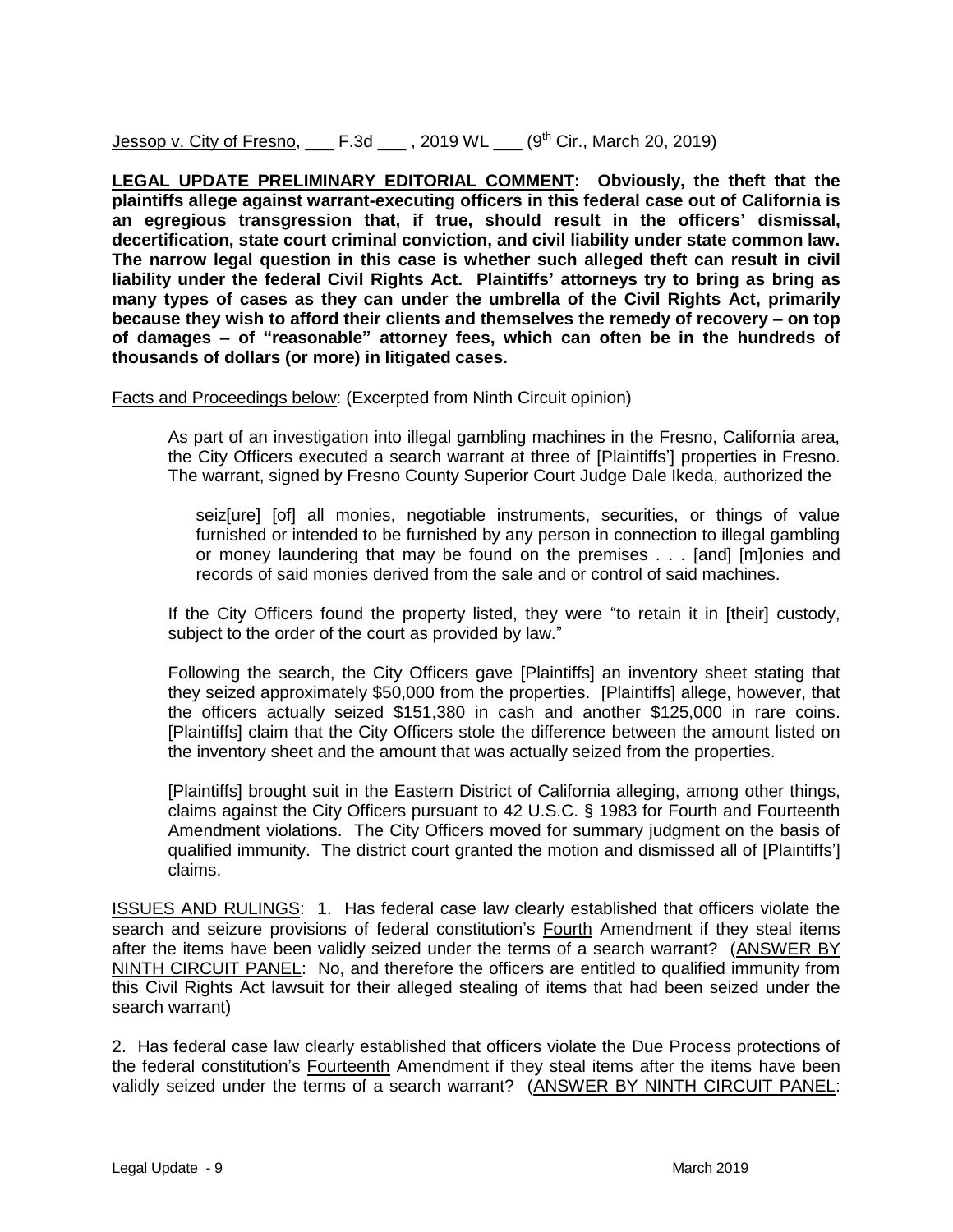No, and therefore the officers are entitled to qualified immunity from this Civil Rights Act lawsuit for their alleged stealing of items that were seized under the search warrant)

Result: Affirmance of rulings of U.S. District Court (Eastern District of California) granting qualified immunity from Civil Rights Act civil liability to officers of the City of Fresno Police Department.

#### ANALYSIS:

Officers have qualified immunity for a civil lawsuit for a Civil Rights Act violation if their actions either (1) do not violate the constitution, or (2) the standard for any alleged violation was not "clearly established" by case law at the time of a violation. In this case, the Ninth Circuit panel chooses not to address the first question, and the panel addresses only the second question. The Ninth Circuit opinion in this cases states that to be "clearly established" the standard at issue must be beyond debate under case law, which includes but is not limited to looking at Ninth Circuit decisions.

The panel's opinion analyzes the case law as follows (I have revised the subheadings):

#### 1. Fourth Amendment case law on the relevant issue is not clearly established

We have never before addressed whether the theft of property covered by the terms of a search warrant and seized pursuant to that warrant violates the Fourth Amendment. At the time of the incident, the five circuits that had addressed that question, or the similar question of whether the government's refusal to return l awfully seized property violates the Fourth Amendment, had reached different results. [Citing cases]

The Second, Sixth, Seventh, and Eleventh Circuits have held that the government's failure to return property seized pursuant to a warrant does not violate the Fourth Amendment. Some of these courts have reasoned that because "the word 'seizure' [has been] defined as a temporally limited act," the Fourth Amendment provides protection only against the initial taking of property, not its continued retention. . . . Others have said that the failure to return seized property to its owner does not implicate the underlying rationales of the Fourth Amendment. . . .

The Fourth Circuit, on the other hand, has held that federal agents violate the Fourth Amendment when they steal property that is seized during the execution of a search warrant. . . . The court relied on the Supreme Court's decision in United States v. Place, 462 U.S. 696, 706 (1983), and reasoned that the Fourth Amendment "regulates all [] interference" with an individual's possessory interests in property, "not merely the initial acquisition of possession." . . . Thus, because the agents' theft of the plaintiff's watch interfered with the plaintiff's interest in it, "such theft violates the Fourth Amendment." . .

The absence of "any cases of controlling authority" or a "consensus of cases of persuasive authority" on the constitutional question compels the conclusion that the law was not clearly established at the time of the incident. Wilson v. Layne, 526 U.S. 603, 617 (1999). Although the City Officers ought to have recognized that the alleged theft of Appellants' money and rare coins would be improper, they did not have clear notice that it violated the Fourth Amendment.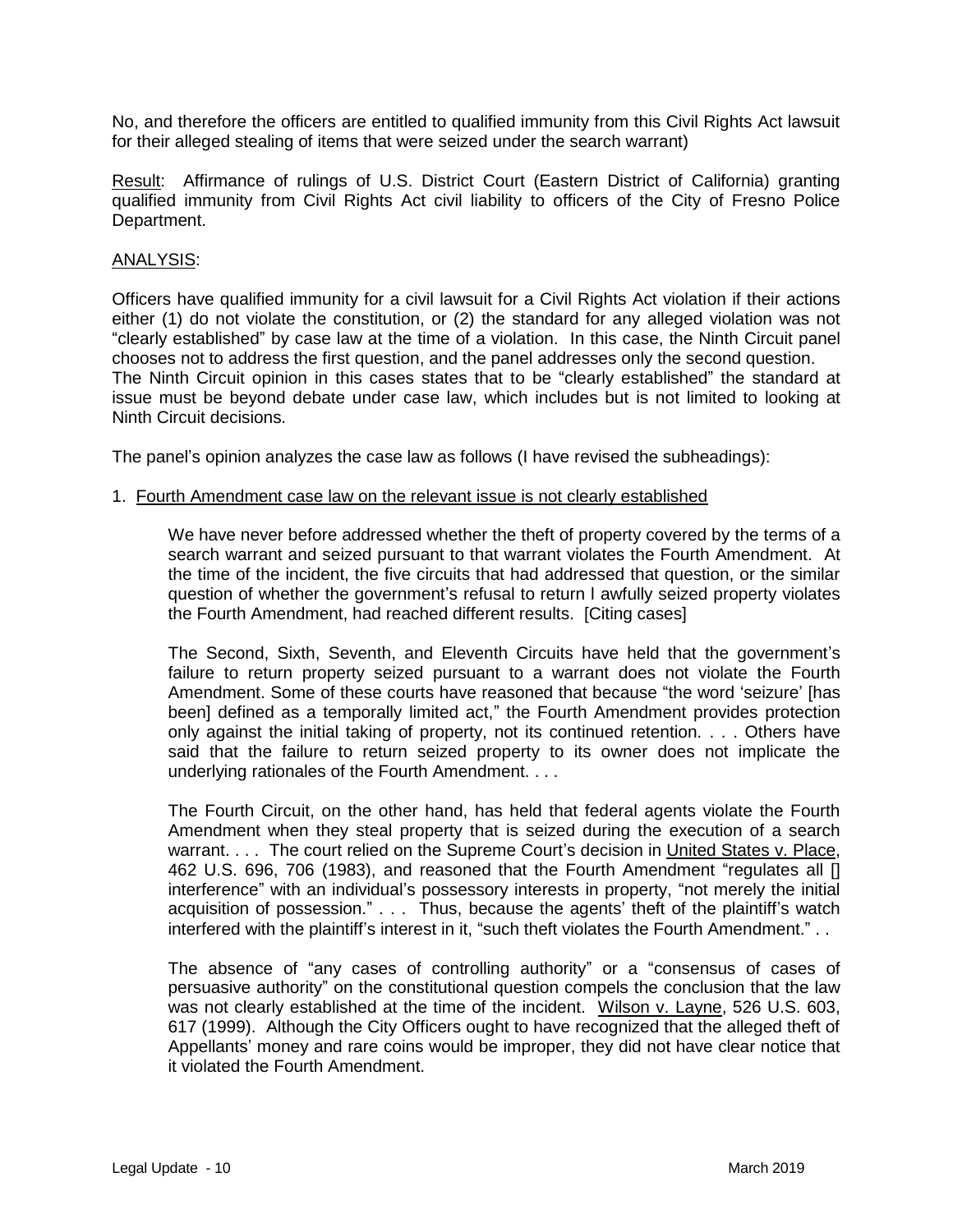Nor is this "one of those rare cases in which the constitutional right at issue is defined by a standard that is so 'obvious' that we must conclude . . . that qualified immunity is inapplicable, even without a case directly on point." A.D. v. Cal. Highway Patrol, 712 F.3d 446, 455 (9th Cir. 2013). The allegation of any theft by police officers  $-$  most certaily the theft of over \$225,000 – is undoubtedly deeply disturbing. Whether that conduct violates the Fourth Amendment's prohibition on unreasonable searches and seizures, however, is not obvious. The split in authority on the issue leads us to conclude so. . . .

In the absence of binding authority or a consensus of persuasive authority on the issue, [Plaintiffs] have failed to demonstrate that it was clearly established that the City Officers' alleged conduct violated the Fourth Amendment. Accordingly, we hold that the City Officers are protected by qualified immunity against [Plaintiffs'] Fourth Amendment claim.

#### 2. Fourteenth Amendment case law on the relevant issue is not clearly established

[Plaintiffs'] Fourteenth Amendment claim suffers the same fate. [Plaintiffs] argue that the City Officers' theft of their property violated their substantive due process rights under the Fourteenth Amendment. Assuming that to be true, however, the City Officers are entitled to qualified immunity because that right was not clearly established. We have not held that officers violate the substantive due process clause of the Fourteenth Amendment when they steal property that is seized pursuant to a warrant. The Seventh Circuit is the only circuit that has addressed the related question of whether the government's refusal to return lawfully seized property to its owner violates the Fourteenth Amendment; it held that the substantive due process clause does not provide relief against such conduct. . . . . Because the City Officers could not have known that their actions violated the Fourteenth Amendment's substantive due process clause, they are entitled to qualified immunity against [Plaintiffs'] Fourteenth Amendment claim.

[Some citations omitted, others revised for style; subheadings revised for style]

### **TRIBAL OFFICER AUTHORITY OVER NON-INDIANS ON RESERVATION: CROW PD OFFICER EXCEEDED HIS AUTHORITY IN DETAINING, WITHOUT ASKING ABOUT STATUS, OPERATOR ("WHO SEEMED TO BE NON-NATIVE") OF TRUCK THAT WAS PARKED ON SHOULDER OF HIGHWAY; EXCLUSIONARY RULE ISSUE ALSO ADDRESSED, ALONG WITH ISSUE RELATING TO TRIBAL OFFICER AUTHORITY OVER NON-INDIANS**

In United States v. Cooley,  $\qquad$  F.3d  $\qquad$ , 2019 WL  $\qquad$  (9<sup>th</sup> Cir., March 21, 2019), a threejudge Ninth Circuit panel addresses several issues related to law enforcement actions of tribal officers on highways that cross Indian reservations. A Ninth Circuit staff summary (which is not part of the panel's Opinion) briefly summarizes the panel's Opinion as follows:

The panel affirmed the district court's order granting a motion to suppress evidence obtained as a result of the defendant's encounter with a Crow Indian Reservation police officer while the defendant's truck was parked on the shoulder of United States Route 212, which is a public right-of-way that crosses the Reservation.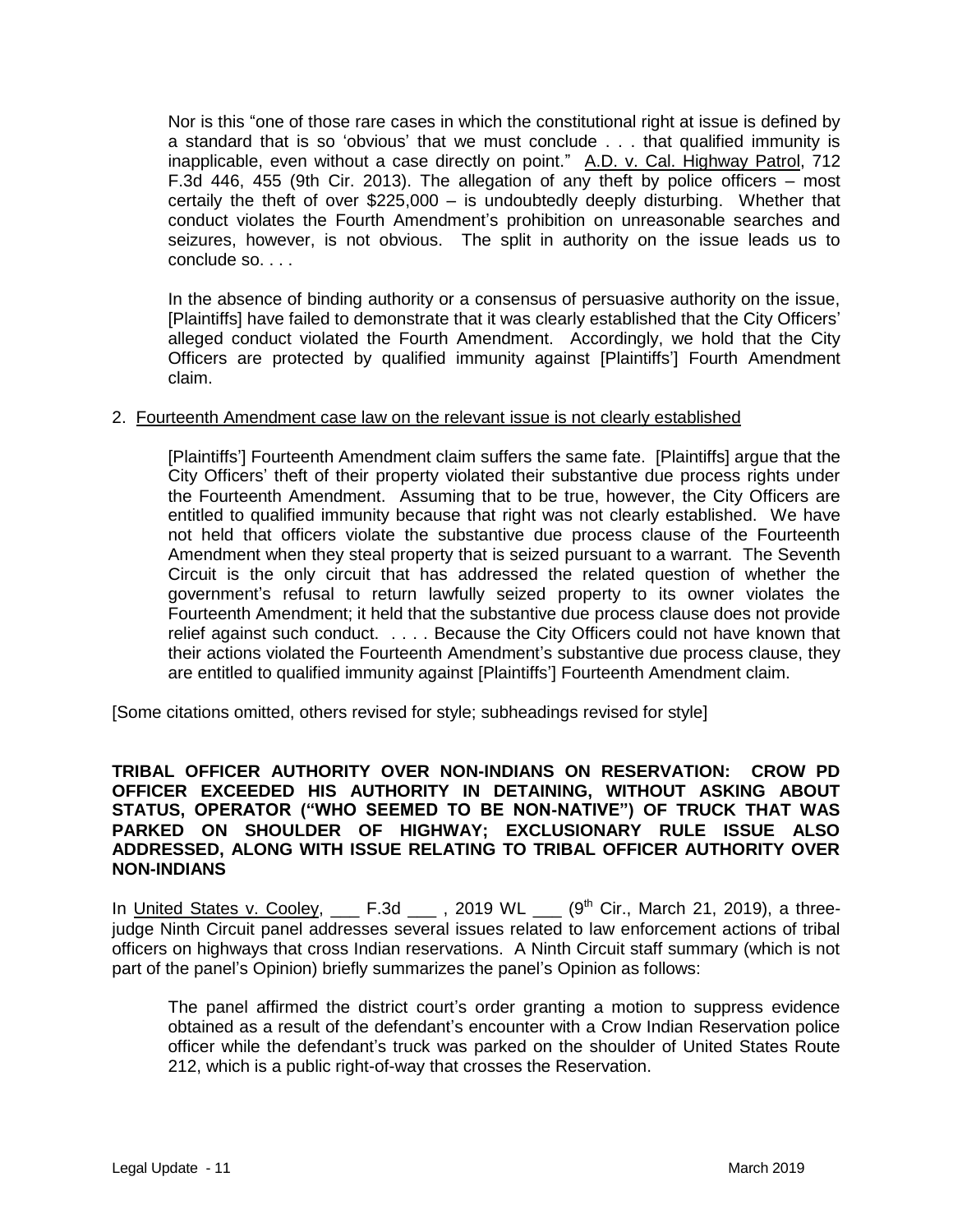The panel held that the district court's holding regarding the officer's lack of authority was correct, but the basis for its conclusion – that the defendant "seemed to be non Native" – was not. The panel explained that officers cannot presume for jurisdictional purposes that a person is a non-Indian – or an Indian – by making assumptions based on physical appearance. The panel wrote that an officer can rely on a detainee's response when asking about Indian status, but that the officer posed no such question to the defendant. The panel held that the officer exceeded his authority as a tribal officer on a public, nontribal highway crossing a reservation when he detained the defendant and twice searched the truck without having ascertained whether the defendant was an Indian.

The panel [also] held that the exclusionary rule applies in federal court prosecutions to evidence obtained in violation of the Indian Civil Rights Act's Fourth Amendment counterpart.

The panel [also] agreed in the main, but with a caveat, with the district court's determination that the officer violated the ICRA's Fourth Amendment analogue by seizing the defendant, a non-Indian, while operating outside the Crow Tribe's jurisdiction. The panel wrote that a tribal officer does not necessarily conduct an unreasonable search or seizure for ICRA purposes when he acts beyond his tribal jurisdiction, but that the tribal authority consideration is highly pertinent to determining whether a search or seizure of unreasonable under ICRA.

The panel explained that tribal officers' extra-judicial actions do not violate the ICRA's Fourth Amendment parallel only if, **under the law of a founding era**, private citizen could lawfully take those actions. Under this standard, the panel concluded that the officer violated the ICRA's Fourth Amendment parallel when he twice searched the defendant's truck after seizing him.

[Paragraphing revised for readability; bolding added]

**LEGAL UPDATE EDITORIAL NOTE: It is my understanding that "law of a founding era" in the final paragraph of the quoted passage above is a reference to common law standards – i.e., non-legislative, court-made case law standards – for arrest, search and seizure in existence at the time of adoption of the U.S. Constitution prior to 1800.**

Result: Affirmance of suppression ruling of Montana U.S. District Court.

### **LEGAL UPDATE EDITORIAL NOTE:**

**The Cooley decision is described as follows in a "case note" by WAPA Staff Attorney Pam Loginsky on the website of the Washington Association of Prosecuting Attorneys:**

**The exclusionary rule applies in federal court prosecutions to evidence obtained in violation of the Indian Civil Rights Act's (ICRA) Fourth Amendment counterpart. A tribal office may rely on a detainee's response when asking about Indian status to determine jurisdiction, but the officer "cannot presume for jurisdictional purposes that a person is a non-Indian – or an Indian – by making assumptions based on that person's physical appearance." A tribal officer who fails to determine whether the person he stopped on a public, nontribal highway crossing a reservation without ascertaining whether the person he stopped is an Indian will**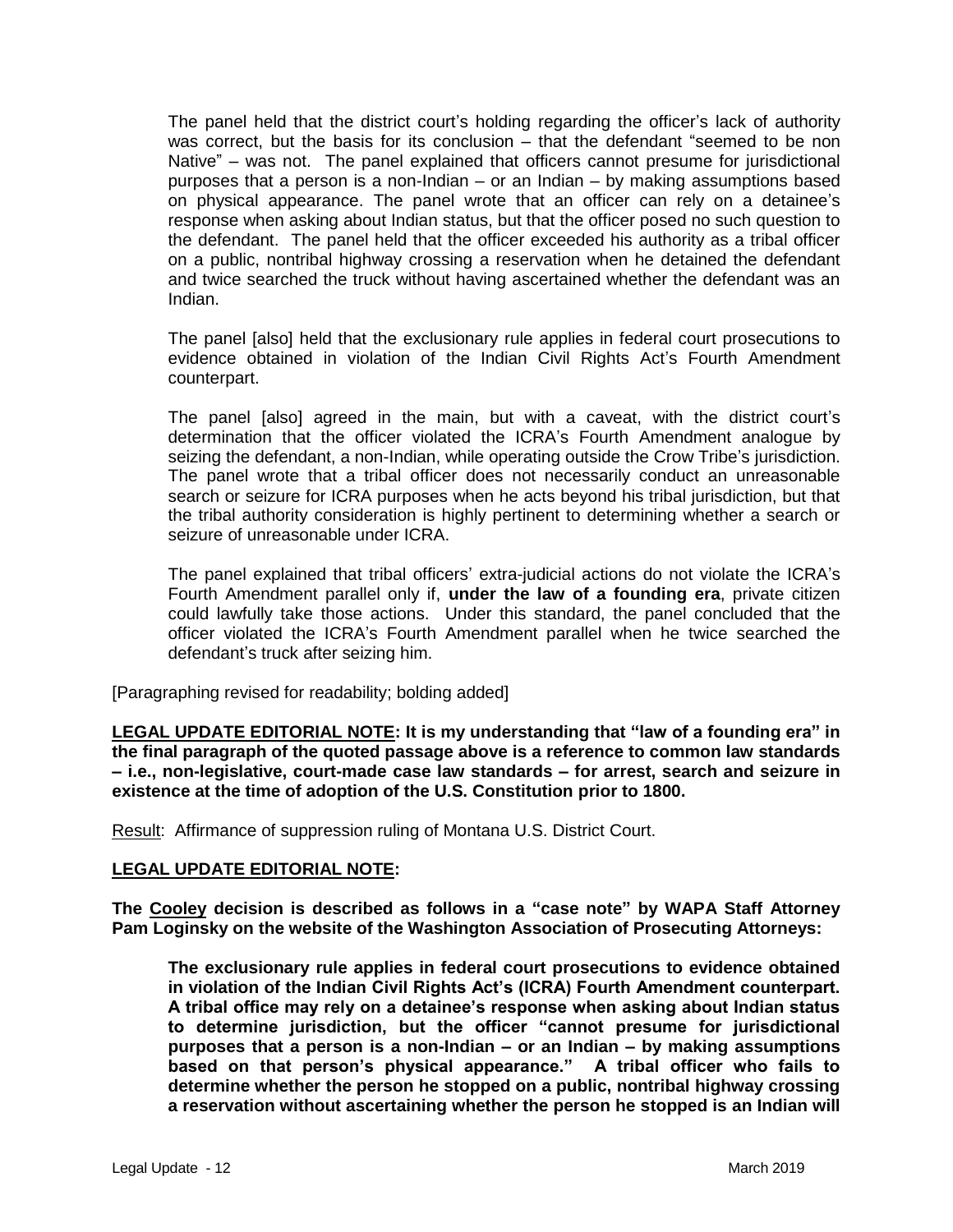**violate the ICRA's Fourth Amendment parallel if, under the law of a founding era, the tribal officer engages in actions that a private citizen could not lawfully take. In the instant case, the tribal officer's two searches off the defendant's truck could not have been undertaken by a private citizen under the laws of the founding era. Editor's Note: [The Cooley Opinion] does not alter a tribal officer's authority to detain a non-Indian who has apparently violated a state law for a reasonable time in order to turn him over to state authorities. See generally State v. Schmuck, 121 Wn.2d 373 (1993).** 

**See also the charts on "Basic Rules of Jurisdiction in Indian Country" in Ms. Loginsky's Washington-focused law enforcement guide on the Criminal Justice Training Commission's LED Internet page: Confessions, Search, Seizure and Arrest: A Guide for Police Officers and Prosecutors May 2015, at pages 405-406.** 

**THE CITY AND COUNTY OF SAN FRANCISCO AND ITS FORMER SHERIFF ARE IMMUNE FROM NEGLIGENCE CLAIMS BROUGHT BY THE FAMILY OF A WOMAN (KATE OF KATE'S LAW) WHO WAS KILLED BY AN UNDOCUMENTED ALIEN**

In Steinle v. City and County of San Francisco, \_\_\_ F. 3d \_\_, 2019 WL \_\_\_ (9<sup>th</sup> Cir., March 25, 2019), a three-judge Ninth Circuit panel affirms the U.S. District Court's dismissal of the general negligence claim brought by the parents of Kathryn Steinle (the deceased is the "Kate" of federal legislative efforts known as "Kate's Law") against the City and County of San Francisco after Kathryn was shot and killed by an undocumented alien with a criminal record who was released from custody by the San Francisco's Sheriff's Department.

A Ninth Circuit staff summary (which is not part of the Ninth Circuit's Opinion) describes the ruling as follows:

On March 13, 2015, the San Francisco Sheriff issued a Memo establishing protocols and parameters for communications between Sheriff's Department employees and Immigration and Customs Enforcement ("ICE") representatives. On March 27, 2015, ICE sent a detainer request asking the Sheriff's Department to notify ICE before releasing undocumented alien, Juan Francisco Lopez Sanchez, and to hold him until ICE could take custody of him.

The Sheriff's Department released Lopez-Sanchez on April 15, 2015, without notification to ICE. On July 1, 2015, Lopez-Sanchez shot and killed Steinle near Pier 41 of the San Francisco Embarcadero.

The Panel held that the Sheriff's issuance of the Memo was a discretionary act that was entitled to immunity under California Government Code section 820.2. The panel further held that the district court did not err in determining immunity on a motion to dismiss. The panel rejected plaintiffs' argument that the district court improperly took judicial notice of the Memo's contents.

The panel held that the district court properly considered the Memo under the incorporation by reference doctrine, where the Memo formed the very basis of plaintiffs' claims and plaintiffs referred extensively to the Memo throughout district court proceedings. The panel rejected plaintiffs' arguments that the Sheriff lacked discretionary authority to issue the Memo, and therefore, was not entitled to immunity.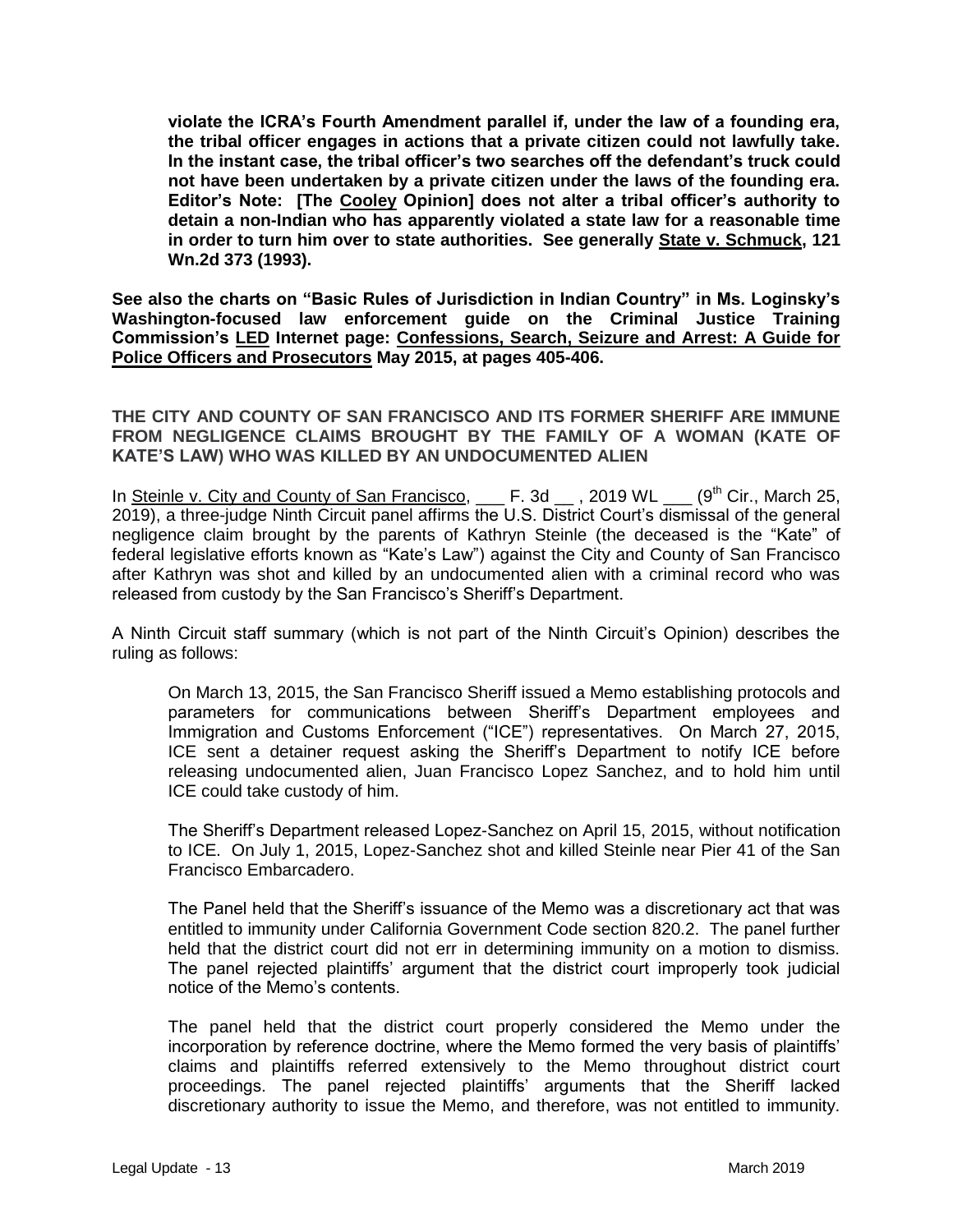Specifically, the panel held that although [federal statutes] 8 U.S.C. §§ 1373(a) and 1644 prohibit restrictions on providing certain types of information to ICE, they plainly and unambiguously do not prohibit the restriction at issue in this case regarding release- date information.

The panel further held that, assuming the Sheriff's actions adversely affected ICE's ability to do its job, this did not, without more, strip him of the discretionary authority under California law to institute the policy that he did. The panel also rejected plaintiffs' argument that the Memo was a legislative act that deprived the Sheriff of immunity. The panel held that the Sheriff's failure to provide ICE with the inmate release date information did not violate the California Public Records Act. The panel also held that the district court correctly held that California Health and Safety Code section 11369 was inapplicable because the Sheriff's Department was not the "arresting agency," and plaintiffs' allegations failed to demonstrate any violation of section 11369. Finally, the panel rejected plaintiffs' claim that other local laws prohibited the Sheriff from limiting cooperation with ICE.

Judge Graber concurred in the opinion which relied on the general discretionaryimmunity statute, California Government Code section 820.2, but wrote separately to add that the California legislature has provided an even clearer, specific grant of immunity to defendants in the present circumstances in California Government Code sections 845.8(a) and 846.

Result: Affirmance of dismissal by U.S. District Court (Northern District of California) of the negligence action brought against the City and County of San Francisco by the family of Kate Steinle.

#### **CIVIL RIGHTS ACT CIVIL LAWSUIT BY STUDENT AND HIS PARENTS AGAINST SCHOOL DISTRICT IS REJECTED BASED ON HOLDINGS THAT SCHOOL DISTRICT DID NOT VIOLATE FREE SPEECH OR DUE PROCESS RIGHTS WHERE STUDENT WAS EXPELLED BASED ON HIS HIT LIST, EVEN THOUGH HE HAD NOT INTENDED FOR ANYONE ELSE TO SEE HIS HIT LIST**

In McNeill v. Sherwood School Dt. 88J,  $E.3d$ , 2019 WL  $(9<sup>th</sup> Cir., March 14, 2019),$ a three-judge Ninth Circuit panel rules in favor of a Portland, Oregon, suburban school district in a decision that is described as follows in a staff summary (not part of the Court's opinion):

The panel affirmed the district court's summary judgment in favor of a school district in an action brought pursuant to 42 U.S.C. § 1983 by student CLM and his parents alleging that the district violated plaintiffs' First Amendment and Fourteenth Amendment substantive due process rights when it expelled CLM for one year.

CLM, then a high school sophomore at Sherwood High School, created in his personal journal a hit list of students that "must die." When his mother discovered the hit list, she told a therapist, who informed the police, who told the school district.

**The panel held that under the particular facts in this case, including the nature of the hit list, CLM's access to firearms, and the close proximity of CLM's home to the high school, the decision to discipline CLM for his off-campus speech did not violate his constitutional right to free speech.** The panel held that when considering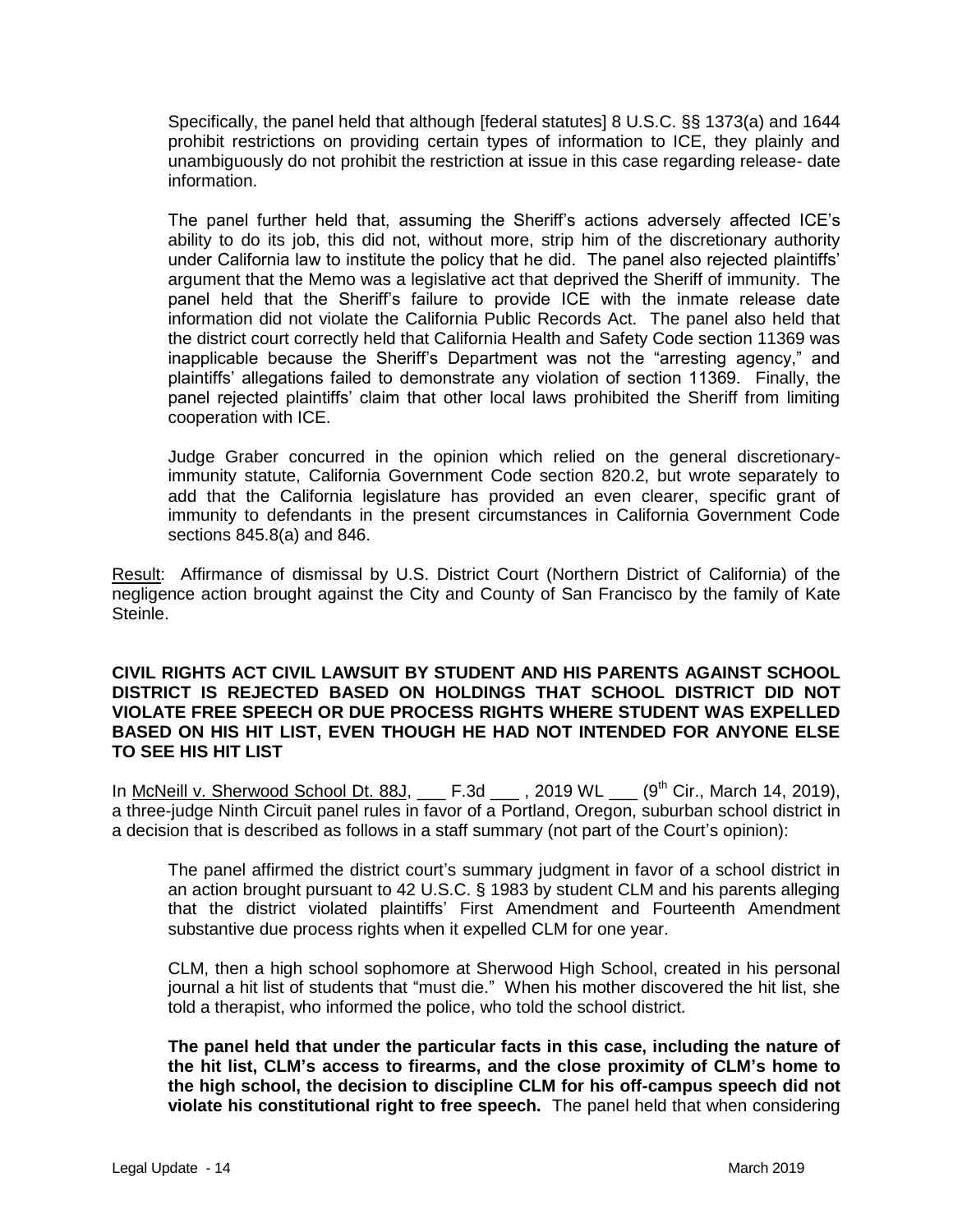whether a school district may constitutionally regulate off-campus speech, courts must determine, based on the totality of the circumstances, whether the speech bears a sufficient nexus to the school. The panel stated that there is always a sufficient nexus between the speech and the school when the school district reasonably concludes that it faces a credible, identifiable threat of school violence. The panel further held that a student's lack of intent to convey his off-campus speech to any third party is relevant to an evaluation of whether the speech constitutes a credible threat, but is not dispositive.

The panel held that the claim brought by CLM's parents alleging substantive due process violations failed because their fundamental right to choose CLM's educational forum was not infringed by the School District's discipline of CLM.

### [Bolding added]

The three-judge panel's Opinion is lengthy, both in its description of the facts and in its legal analysis. Interested readers will want to read the March 14, 2019 Opinion, which is accessible on the Ninth Circuit's internet "Published Opinions" page that is arranged chronologically. The panel's Opinion concludes with the following summary of the Court's rationale for the ruling:

The number of reported tragic school shootings over the past two decades emphasizes the need for school districts to have the authority to take disciplinary action when faced with a credible threat of school violence. [See Wynar v. Douglas County School District, 728 F.3d 1062, 1069 (9<sup>th</sup> Cir. 2013)]. Although a student's expectation as to the circulation of his speech may be relevant to an evaluation of whether the speech constitutes a credible threat, the student's intent as to circulation does not condition the school's regulation of threatening off-campus speech. As we noted in Wynar, "[w]e can only imagine what would have happened if the school officials, after learning of [the] writing, did nothing about it," and CLM did in fact come to Sherwood High with a firearm and the intent to carry out his hit list. [Wynar] 728 F.3d at 1070 (alterations in original) (quoting Boim v. Fulton Cty. Sch. Dist., 494 F.3d 978, 984 (11th Cir. 2007)).

We hold that the School District's decision to discipline CLM for his off-campus speech did not violate CLM's constitutional right to free speech. A student's lack of intent to convey his off-campus speech to any third party is relevant to an evaluation of whether the speech constitutes a credible threat, but is not dispositive. Rather, a court must consider all the relevant factual circumstances when determining whether a school's regulation of a student's off-campus speech is constitutional. Here, CLM's lack of intent to communicate the contents of his hit list is offset by the fact that his speech created a credible, identifiable threat of school violence.

The McNeils' substantive due process claim also fails because their fundamental right to choose CLM's educational forum was not infringed by the School District's discipline of CLM.

[Citations revised for style]

Result: Affirmance of ruling of U.S. District Court (Oregon) that granted summary judgment to the school district.

**\*\*\*\*\*\*\*\*\*\*\*\*\*\*\*\*\*\*\*\*\*\*\*\*\*\*\*\*\*\*\*\*\***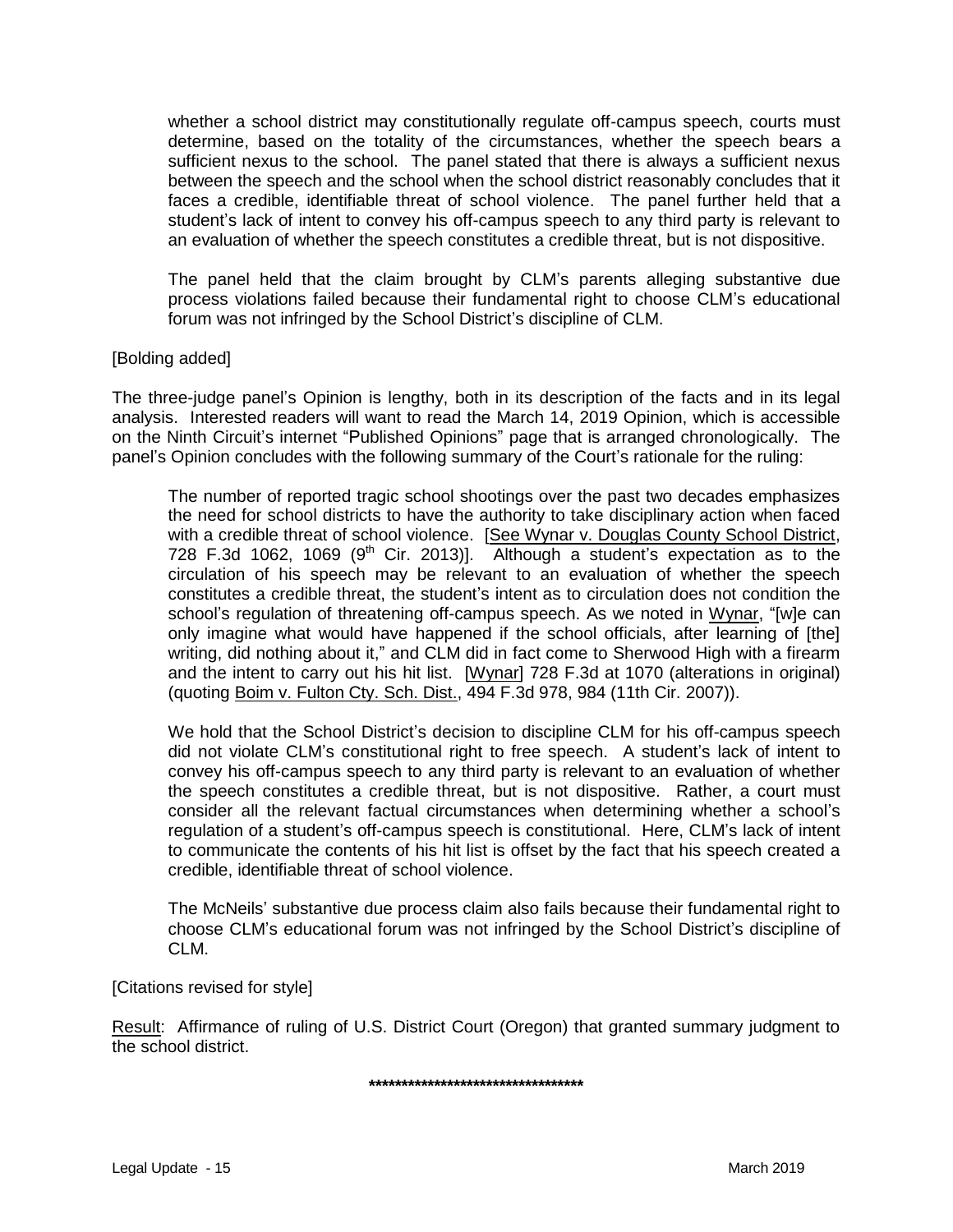### **WASHINGTON STATE COURT OF APPEALS**

### **MURDERER LOSES CHALLENGES (1) TO BALLISTICS EXPERT'S TESTIMONY, (2) TO TRIAL COURT'S BARRING OF DEFENDANT'S OTHER-SUSPECT THEORY, AND (3) TO SUFFICIENCY OF EVIDENCE OF PREMEDITATION**

In State v. DeJesus, \_\_\_ Wn. App. \_\_\_ , 2019 WL \_\_\_ (Div. I, March 11, 2019), a three-judge panel of Division One of the Court of Appeals rejects defendant's appeal from his convictions for two counts of premeditated first degree murder, two counts of attempted first degree premeditated murder, and one count of first degree burglary. Three of the multiple rulings of the Court of Appeals are that: (1) the trial court did not err in not holding a Frye hearing to determine if, in light of the conflicting views of some forensic scientists, expert testimony incriminating him based on ballistics was admissible; (2) the trial court did not abuse its discretion in barring defendant from arguing to the jury that either of two other men could have committed the murderous attacks; and (3) the evidence in the case is sufficient to support the premeditation element of premeditated first degree murder.

#### Facts and Proceedings below:

DeJesus previously had a relationship and fathered a child with Heather Kelso. Kelso had recently filed a complaint against DeJesus with CPS, and she had also recently obtained protection orders against him, thus making it difficult for DeJesus to see their child. On the night of the shooting, Ms. Kelso was in her trailer-residence; her child was not present, and her boyfriend, Mathew Dean, was visiting her. Also in the trailer was a young adult friend, Ms. Jalisa Lum, as well as Ms. Lum's two-year-old son, Kaden.

When Ms. Kelso went to the back porch after midnight to smoke, she was shot by someone who was outside the trailer at that point. Her boyfriend, Mr. Dean, came to her aid and pulled her back inside the trailer.

More shots were fired from someone who had apparently now followed Ms. Kelso and Mr. Dean inside the trailer. In the subsequent shooting, Mr. Dean was struck by three shots but was not killed. Ms. Lum's two-year-old child was inadvertently killed by a stray bullet to the head.

Mr. DeJesus was tried and convicted on the multiple charges noted above.

ISSUES AND RULINGS: (1) Under Frye v. United States, 293 F. 1013 (D.C. Cir. 1923) evidence deriving from a scientific theory or principle is admissible only if that theory or principle has achieved and retained general acceptance in the relevant scientific community. There is some scientific research indicating weaknesses in the toolmark ballistics testing that was relied on by the State's ballistics expert in this case.

Did the trial court err in not holding a hearing under Frye to determine if ballistics testing is generally accepted in the relevant scientific community? (ANSWER BY COURT OF APPEALS: No, a Frye hearing was not required)

(2) The trial court did not allow defendant to argue to the jury that either of two men could have been the shooter in the case, i.e.: (A) the former boyfriend of Ms. Julisa Lum, the woman who was not shot (the defendant wanted to argue that the actual shooter was the baby-daddy father of the two-year-old who was killed by a stray bullet); or (B) the pill dealer for Ms. Lum.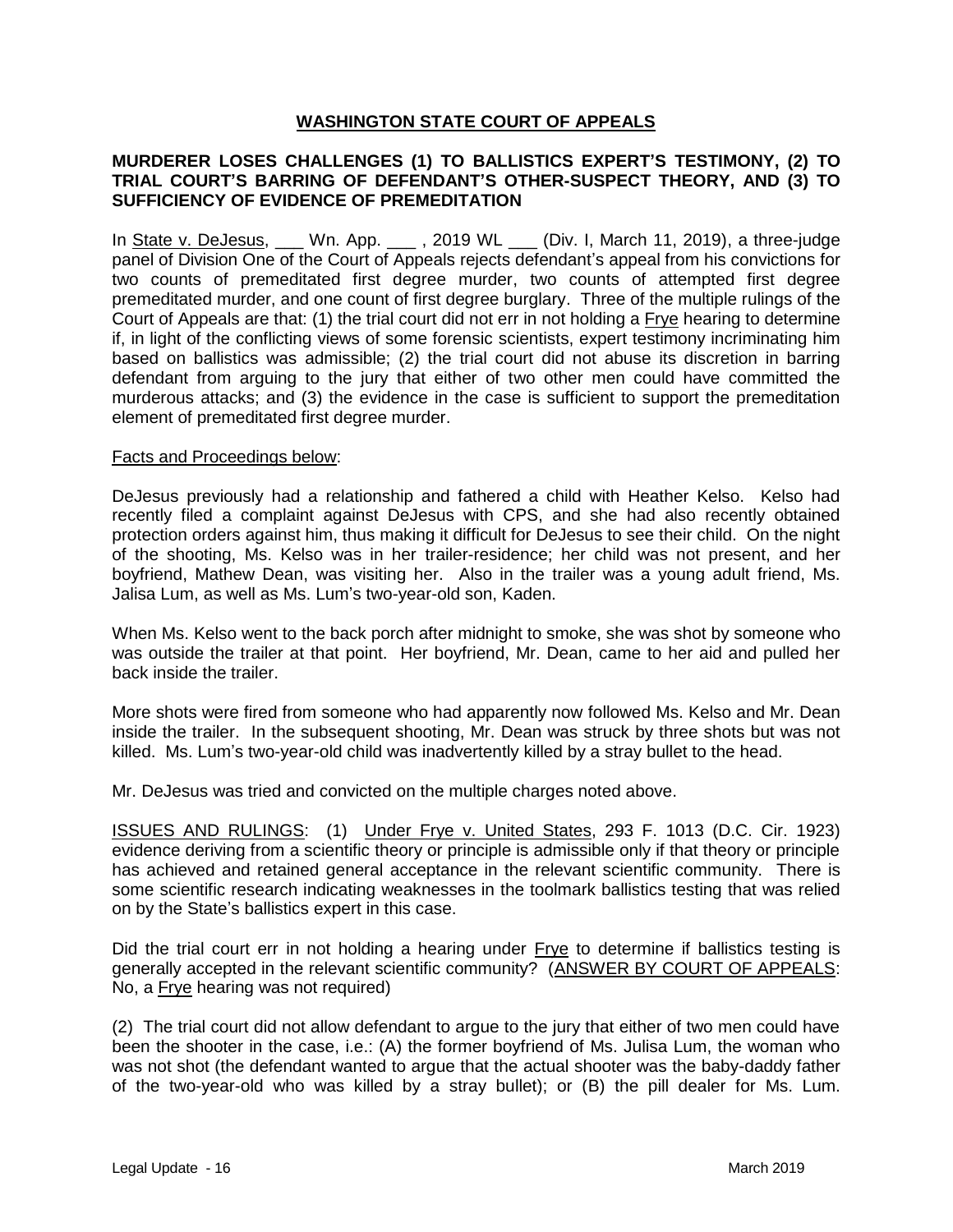Defendant was not able to point to any substantial evidence of motive, means or opportunity for either of his proffered "other suspects."

Did the trial court act lawfully within its discretion in not allowing defendant to argue to the jury regarding the possibility that one or both of the two men were the actual perpetrator? (ANSWER BY COURT OF APPEALS: Yes, the trial court was within its discretion in precluding the "other suspects" claims)

(3) Defendant contends that at least as to the two-year-old child and the child's mother there is no evidence supporting the jury's determination that the killing or attempted killing was premeditated. In light of the concept of "transferred intent," is there sufficient evidence to support premeditation on all of the convictions for which premeditation is an element of the crime? (ANSWER BY COURT OF APPEALS: Yes, there is sufficient evidence of premeditation for the four convictions where premeditated intent is an element of the crimes)

Result: Affirmance of Kitsap County Superior Court convictions of Geraldo Castro DeJusus for two counts of first degree premeditated murder, two counts of attempted first degree premeditated murder, and one count of first degree burglary.

### ANALYSIS:

#### 1. No reversible error occurred in admitting the expert's opinion on ballistics testing

Police searched the residence where DeJesus was living at the time of the killings. They found a Smith and Wesson gun case. Inside the case, they found a loaded magazine, a cleaning brush, and some literature about the gun. A spent shell casing was inside an envelope tucked inside the inner lining of the gun case. The magazine had 15 Federal brand 9mm hollow-point rounds in it.

A former Washington State Patrol Crime Laboratory analyst testified that she had examined evidence in the case. She compared the cartridge case from the Smith and Wesson envelope and the cartridge casings from the killing scene. She concluded that the cartridge casings from the scene had consistent toolmarks with the casing found in the Smith and Wesson envelope, indicating that they were fired from the same gun. The opinion for the unanimous 3-judge panel rejects defendant's challenge to that expert testimony under analysis along the following lines.

Under [Frye v. United States, 293 F. 1013 (1923), "evidence deriving from a scientific theory or principle is admissible only if that theory or principle has achieved general acceptance in the relevant scientific community." Evidence involving new methods of proof or new scientific principles is subject to a Frye hearing. After general acceptance of a methodology in the scientific community, application of the methodology to a particular case is a matter of weight and admissibility under Evidence Rule 702. However, the case law under Frye recognizes that science evolves and evidence that once met the standard under Frye may still be challenged if the science is no longer accepted in the relevant scientific community.

At the trial court level, DeJesus requested a Frye hearing on the anticipated ballistics opinion of the State's expert based on toolmarks on bullet casings. To demonstrate that a ballistics science dispute exists, DeJesus relies on 2008 and 2009 reports from the National Research Council (NRC) of the National Academy of Sciences, 2016 President's Council of Advisors on Science and Technology's (PCAST) report, "scholarly challenges," and declarations from his two defense experts.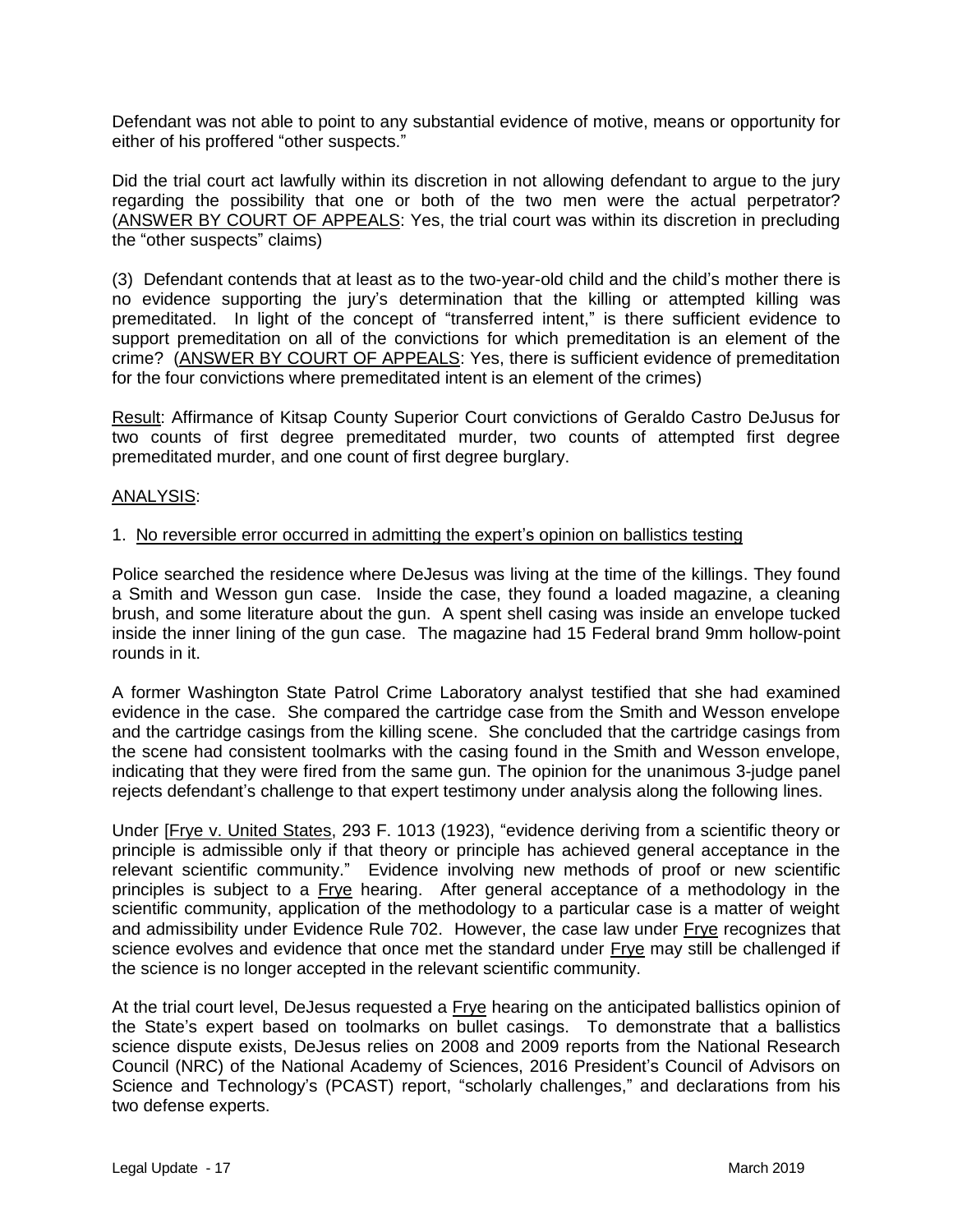After extended review of the issue and literature and case law from other jurisdictions, the DeJesus Court concludes under the following analysis that the trial court did not err in denying a Frye hearing:

Courts from around the country have universally held that toolmark analysis is generally accepted. DeJesus has not cited to judicial authority holding that the toolmark analysis is not generally accepted. Even in cases where the trial court did not hold a Frye hearing, the appellate court did not reverse the decision to admit the evidence. ...

The trial court addressed DeJesus's motion to suppress ballistics evidence and for a Frye hearing over the course of several hearings. The trial court expressly found that the toolmark testing and analysis the expert in this case used is a generally accepted technique. Once the evidence is accepted as scientifically acceptable, the question of admissibility turns on whether the witnesses qualify as experts and whether the proffered testimony would be helpful to the trier of fact. . . .

Under the circumstances here, the trial court did not err in admitting the evidence under ER 702. Any objections that DeJesus had to the ballistics identification addressed the weight of the testimony, not its admissibility.

### 2. No error occurred in the trial court's barring Defendant's "other suspects" claim (this is sometimes called a "third party perpetrator" theory)

The development of the case law in the United States on the another-suspect-did-it issue has been in part guided by the Sixth Amendment right to counsel for defendants. Because the premise underlying the introduction of "other suspect" evidence is to show that someone other than the defendant committed the charged crime, the standard for admission is whether the proffered evidence about another suspect supports a reasonable doubt as to the defendant's guilt.

Such proffered "other suspect" evidence must be both (1) material (the fact to be proved must be of consequence in the context of the other facts and the applicable substantive law) and (2) probative (the evidence must provide some supporting proof or disproof of a fact). These are highly fact-dependent questions, and the trial court's ruling on the issue is reviewed under an abuse of discretion standard.

After extensive discussion of the facts and the theories of defendant DeJesus, the Court of Appeals concludes in DeJesus that the trial court acted within its discretion because the defendant cannot point to any substantial evidence of motive, means or opportunity for either of the men suggested as alternative suspects.

#### 3. Sufficiency of evidence of premeditation

In key part, the DeJesus Court's analysis of the premeditation issue is as follow:

A person is guilty of first degree murder when "[w]itha premeditated intent to cause the death of another person, he or she causes the death of such person or of a third person." RCW 9A.32.030(1)(a). "Premeditation must involve more than a moment in time; it is defined as the deliberate formation of and reflection upon the intent to take a human life and involves the mental process of thinking beforehand, deliberation,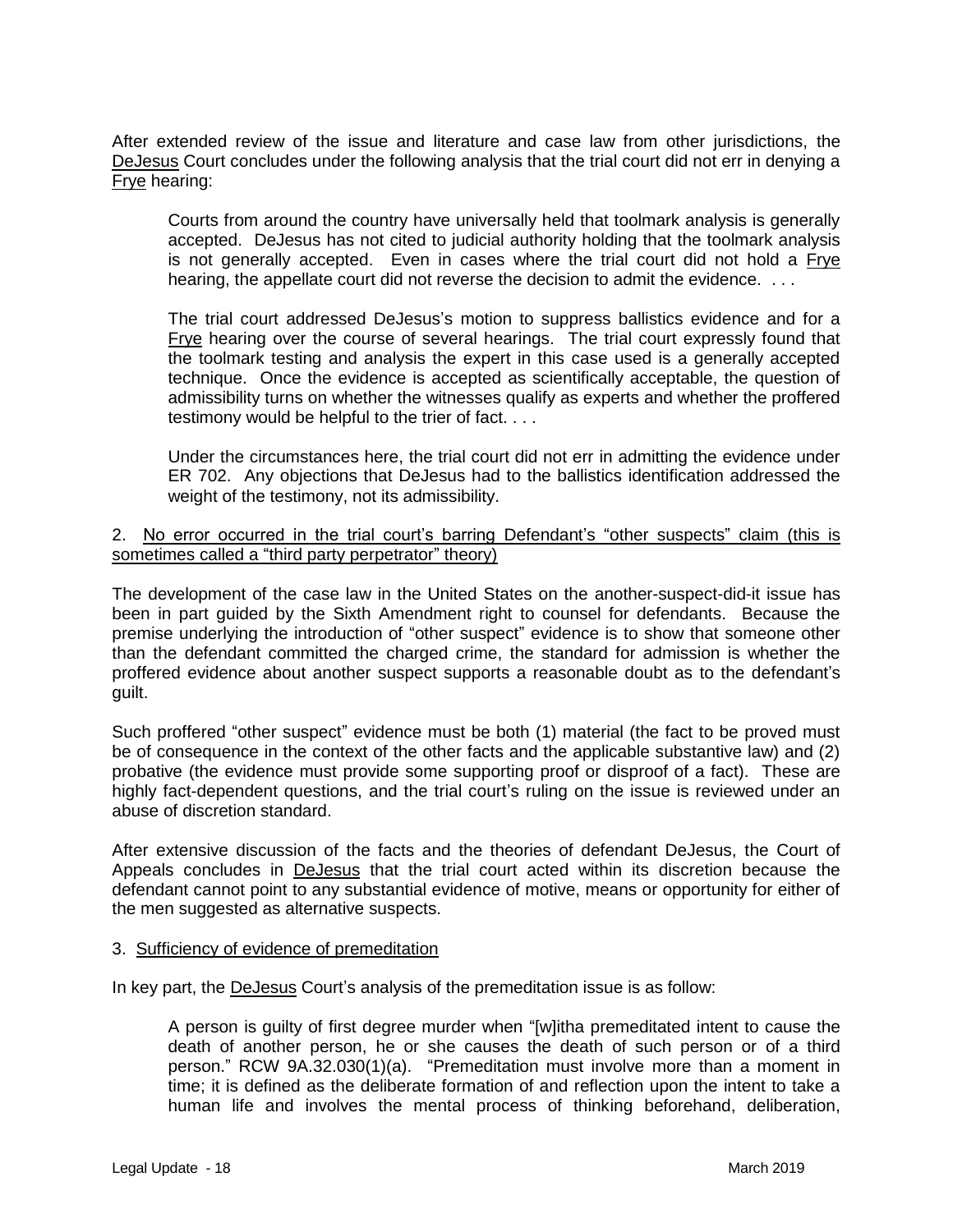reflection, weighing or reasoning for a period of time, however short." State v. Hoffman, 116 Wn.2d 51, 82-83 (1991) (footnotes omitted). Premeditation can be proved by circumstantial evidence where the inferences drawn by the jury are reasonable and the evidence supporting the jury's verdict is substantial. There are four characteristics or factors that are particularly relevant to establish premeditation: motive, procurement of a weapon, stealth, and the method of killing. State v. Hummel, 196 Wn. App. 329, 355 (2016).

DeJesus argues that, looking at the evidence in the light most favorable to the State, DeJesus had a motive to kill Kelso [and her boyfriend], but did not have a motive to kill Kaden or Lum.16 He asserts that, in the light most favorable to the State, he brought a gun to the home to kill Kelso, not to kill Lum and her son.

To convict for attempted first degree murder, the State needed to prove intent to commit first degree murder with premeditation and a substantial step towards the commission of that crime. RCW 9A.32.030(1)(a); RCW 9A.28.020(1). The State argues that DeJesus knew other people besides Kelso were in the home. It argues that DeJesus waited until Kelso went onto the back porch before he began shooting, and that, if he intended to kill only Kelso, it would have made more sense for him to flee after he shot her. The State contends that, "It is clear from the circumstantial evidence presented in this case that DeJesus intended to kill all the residents or possible witnesses based on his actions inside the residence." The State cites State v. Condon, 182 Wn.2d 307 (2015).

In Condon, the State presented evidence that the defendant entered the home "wielding a loaded handgun and intending to commit a robbery." Our State Supreme Court reasoned that, given that he entered the house with a loaded gun, intending to rob a drug dealer, a rational jury could have found premeditation.

In State v. Price, 103 Wn. App. 845 (2000), the defendant argued that, because he fired one shot into a vehicle, his actions could not constitute a substantial step toward the commission of first degree murder for two victims. This court reasoned that the "act of deliberately firing a gun toward an intended victim is 'strongly corroborative' of an attempt to commit first degree murder." . . . And, it highlighted that RCW 9A.32.030 does not require specific intent to kill a specific victim. . And, it stated that "neither does the fact that Price may have thought that the car was occupied only by the driver prevent him from possessing the requisite intent as to the passenger." It held that a reasonable jury could have found that firing a single bullet into a vehicle with two people sufficiently corroborated that Price took a substantial step toward commission of first degree murder for both victims.

In [State v. Hummel] this court held that the evidence was insufficient to find that Hummel killed his wife Alice with premeditated intent to commit murder in the first degree. The [Hummel] court stated, "The evidence that Hummel disposed of her body, concealed her death, and fraudulently obtained her disability checks after she died is evidence of guilt but does not prove premeditation." It found that the State did not present evidence of motive, planning, the circumstances or the method and manner of death, or the deliberate formation of the intent to kill Alice beforehand.

DeJesus argues here, "The method was a single shot in the dark. Unlike with Kelso and Dean, he fired once toward Lum, accidentally killing [Kaden] in the process." He asserts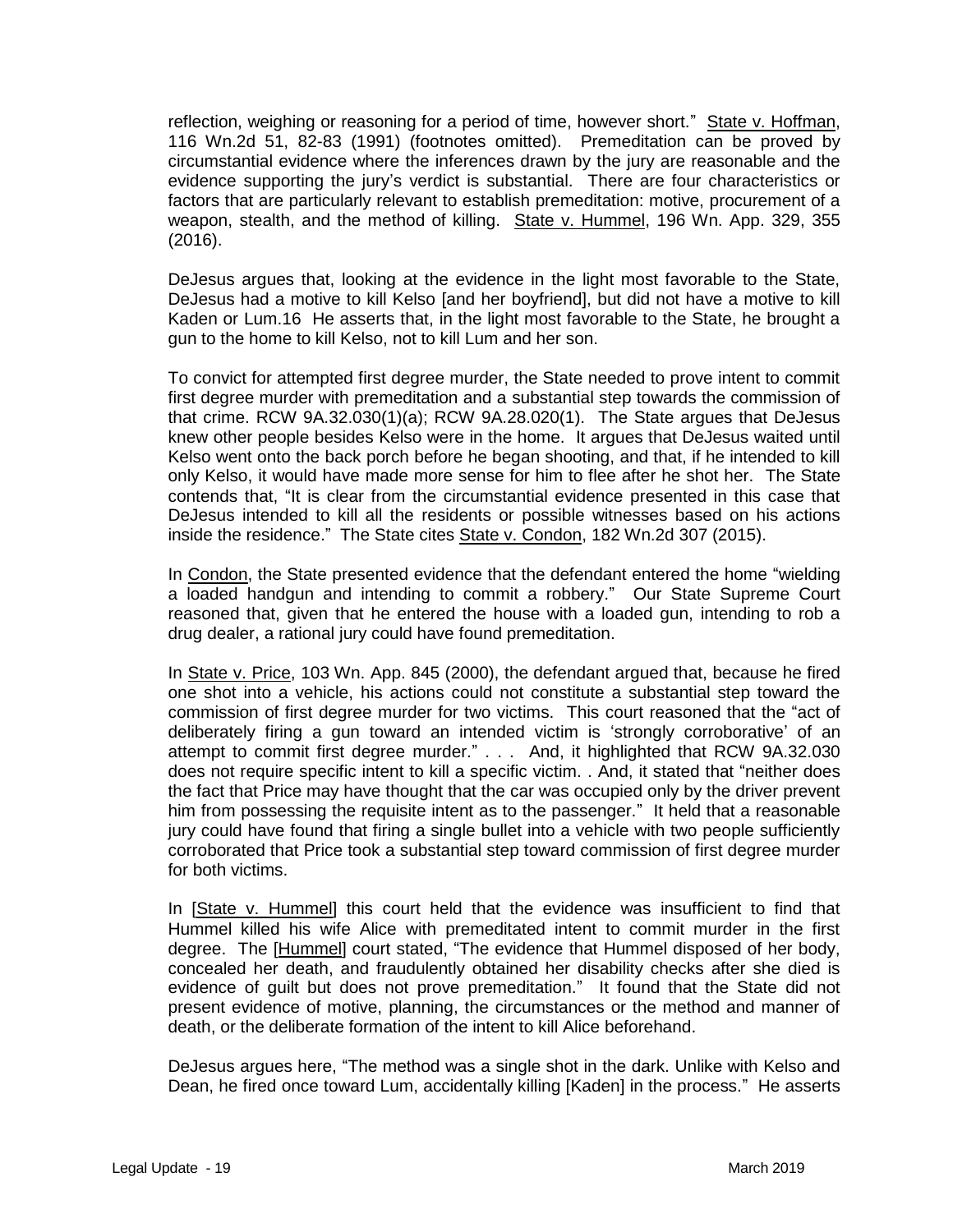that, because there are no multiple acts of violence perpetrated against Lum and Kaden, it does not support premeditation.

This case differs from Hummel. The State presented evidence that DeJesus shot Kelso while she was standing on the back porch, and then DeJesus entered the home and fired multiple shots. Lum testified that, while she was still in her bed, she heard Kelso say, without "rais[ing] her voice hardly" that she had been shot. Lum heard more gunshots and heard Dean ask her for help. Lum then got out of her bed and covered her son on the ground. While she was on the floor, she heard "a lot of gunshots." Then, she heard someone she thought was Dean come through her room and ask her for help or to call 911. After she heard the window shatter, Lum testified that "somebody opened up the door again, [and] shot towards me and Kaden." She felt the bullet go by her face, and pretended to be dead.

In the light most favorable to the State, the evidence shows that DeJesus went to the home to shoot Kelso. The State presented evidence of motive and planning. After shooting Kelso, DeJesus entered the home with a loaded gun, shot Kelso again, and pursued and shot Dean as he ran through the home. These circumstances show a premeditated intent to kill not only Kelso, but the other occupants of the home, as well . DeJesus then deliberately shot at Lum while she was holding Kaden on the ground. The jury could have concluded that, when DeJesus ran into the dark bedroom pursuing Dean, he thought that the person huddled on the floor was Dean. **The intent is transferred. It is immaterial if he thought it was Dean, when really it was Lum, or the fact that he fired only once at two victims. The statutory definition of first degree murder does not require specific intent for a specific victim**.

Under the reasoning of Condon and Price, a reasonable jury could have found the essential elements of first degree premeditated murder as to Kaden and attempted first degree premeditated murder as to Lum.

[Some citations omitted, other citations revised for style; bolding and subheadings added]

**FIVE RULINGS: (1) NO "SEIZURE" OCCURRED IN INVESTIGATORY, IN-HOME QUESTIONING OF STEPMOTHER ABOUT HER SUSPECTED ASSAULT OF HER CHILD WHERE HUSBAND HAD CONSENTED TO POLICE ENTRY AND CIRCUMSTANCES REMAINED VOLUNTARY; (2) NO CUSTODY FOR MIRANDA PURPOSES OCCURRED DURING THAT QUESTIONING WHERE CIRCUMSTANCES WERE NOT "POLICE DOMINATED"; (3) UNDER EVIDENCE RULES, CHILD'S RECANTING TESTIMONY OPENED UP THE USE OF PRIOR STATEMENTS HE HAD MADE TO INVESTIGATORS; (4) SIXTH AMENDMENT RIGHT TO CONFRONTATION WAS NOT VIOLATED BY IMPEACHING THE CHILD AT TRIAL; AND (5) CHAPTER 26.44 RCW'S PROCEDURAL DIRECTIVES FOR INVESTIGATING CHILD ABUSE CASES DOES NOT SUPPORT SUPPRESSION OF VICTIM'S STATEMENTS**

State v. Ho, \_\_\_ Wn. App. \_\_\_, 2019 WL \_\_\_ (Div. I, March 25, 2019)

Facts:

In January 2016, Child Protective Services (CPS) received an anonymous complaint that a 10 year-old boy (N.Y.) had severe bruising on his buttocks and the backs of his legs. The trial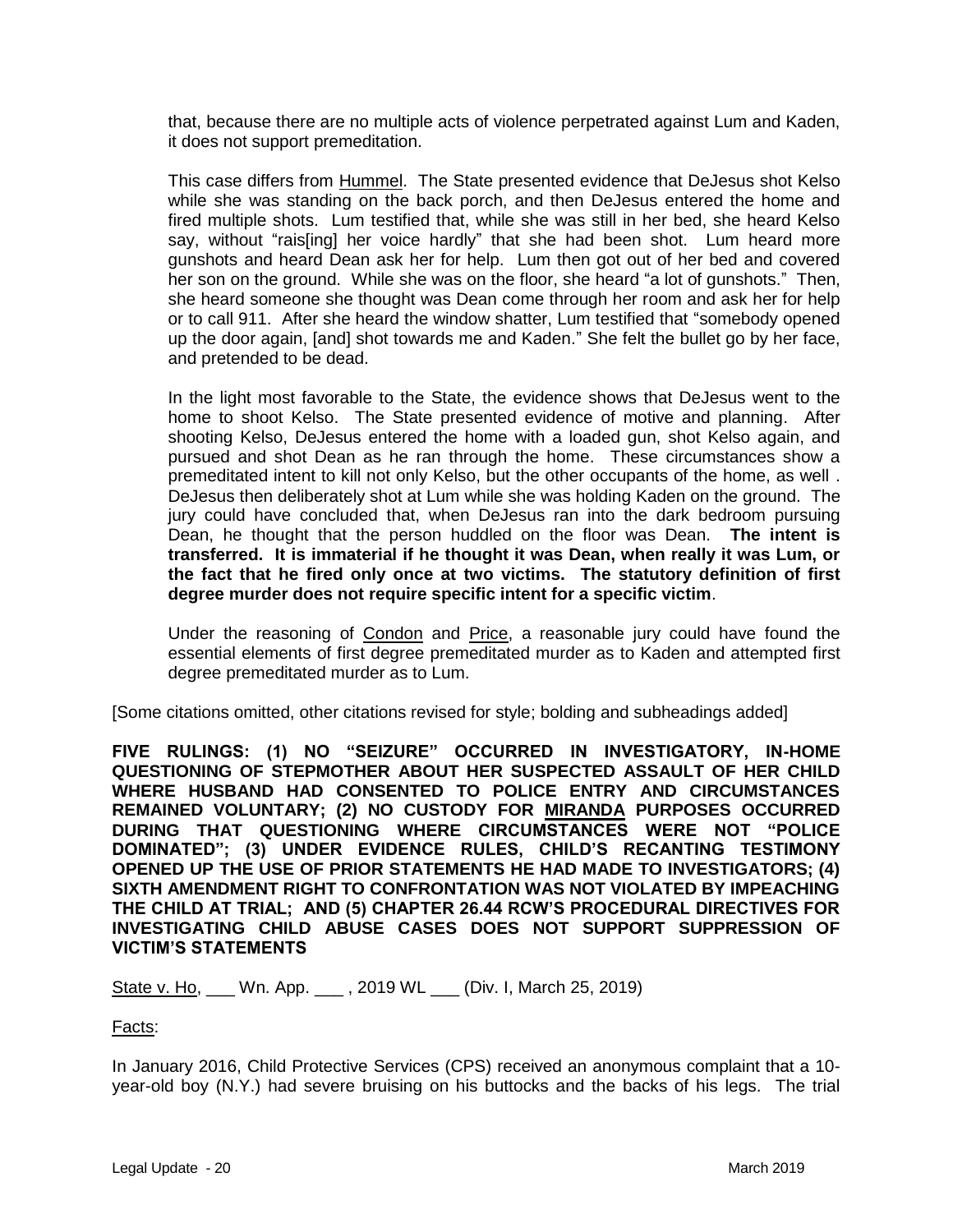court's unchallenged findings, made after a hearing on Ho's request to suppress evidence, describe as follows the investigation of this complaint:

A. On or about January 15, 2016, between approximately 1:41 p.m. and 4:45 p.m. the following events took place;

B. [A deputy sheriff] was working uniformed patrol for Snohomish County driving a patrol car equipped with emergency lights and siren. At approximately 1:41 p.m. he was dispatched to a CPS (Child Protective Services) complaint located at 11831 Freeway Place, Everett, WA. According to the text of the call, - Dianna Lucas, a Social Worker with DSHS [Department of Social and Health Services] called 9-1-1 requesting the assistance of SCSO (Snohomish County Sheriff's Office) to check the welfare (health and safety check) of a juvenile child at the listed address.

C. Upon arrival, Ms. Dianna Lucas explained to the deputy that a referral came into CPS the prior day regarding severe bruising on the buttocks of a ten year-old child (victim, N.Y.) who lived at the listed address.

D. According to the referral, the witness described the bruising and explained that it appeared to have been caused by a paddle with holes in it.

E. CPS/DSHS Social Worker Dianna Lucas and [the deputy] made contact at the residence and spoke with Shun-Kai Yang, the alleged victim's biological father. Ms. Lucas and [the deputy] introduced themselves and explained the reason for the contact (health and safety check of N.Y.). Shun-Kai Yang allowed them to enter the residence while they interviewed him. Mr. Yang explained that his wife, (defendant) Tien Ho and (victim) N.Y. were at the Mall [Tien Ho is N.Y.'s step-mother]. Ms. Lucas requested that Mr. Yang have Tien Ho and N.Y. return to the residence for an interview. Mr. Yang called Tien Ho, who agreed to return home.

F. While Ms. Lucas and [the deputy] were waiting for Tien Ho and N.Y. to return, Shun-Kai Yang explained that Tien Ho is the primary caregiver for their son. He explained that he works first shift at Boeing, so most of the parenting responsibilities are handled by Tien Ho. When questioned about how N.Y. gets disciplined, Mr. Yang told [the deputy] that they talk with him, and occasionally spank him if needed. He denied knowing anything about bruising on his son, N.Y.

G. A short time later, defendant Tien Ho and N.Y. arrived at the location. Dianna Lucas and [the deputy] introduced themselves and explained the reason for the contact. Ms. Lucas requested to interview the victim in his bedroom. Shun-Kai Yang and Tien Ho did not object to the interview. The deputy stood by while Ms. Lucas interviewed N.Y in his bedroom.

H. [The deputy] reported that N.Y. seemed hesitant and reserved during the conversation. Ms. Lucas started with some introductory questions involving school, hobbies, etc. When Ms. Lucas asked N.Y. about how he is disciplined, the victim claimed that his mom (the defendant) "accidentally gets mad, she accidentally slaps my hand." N.Y. said she slapped him with an open hand, and that it happened about two days prior. N.Y. also stated that he falls down a lot and was not being careful.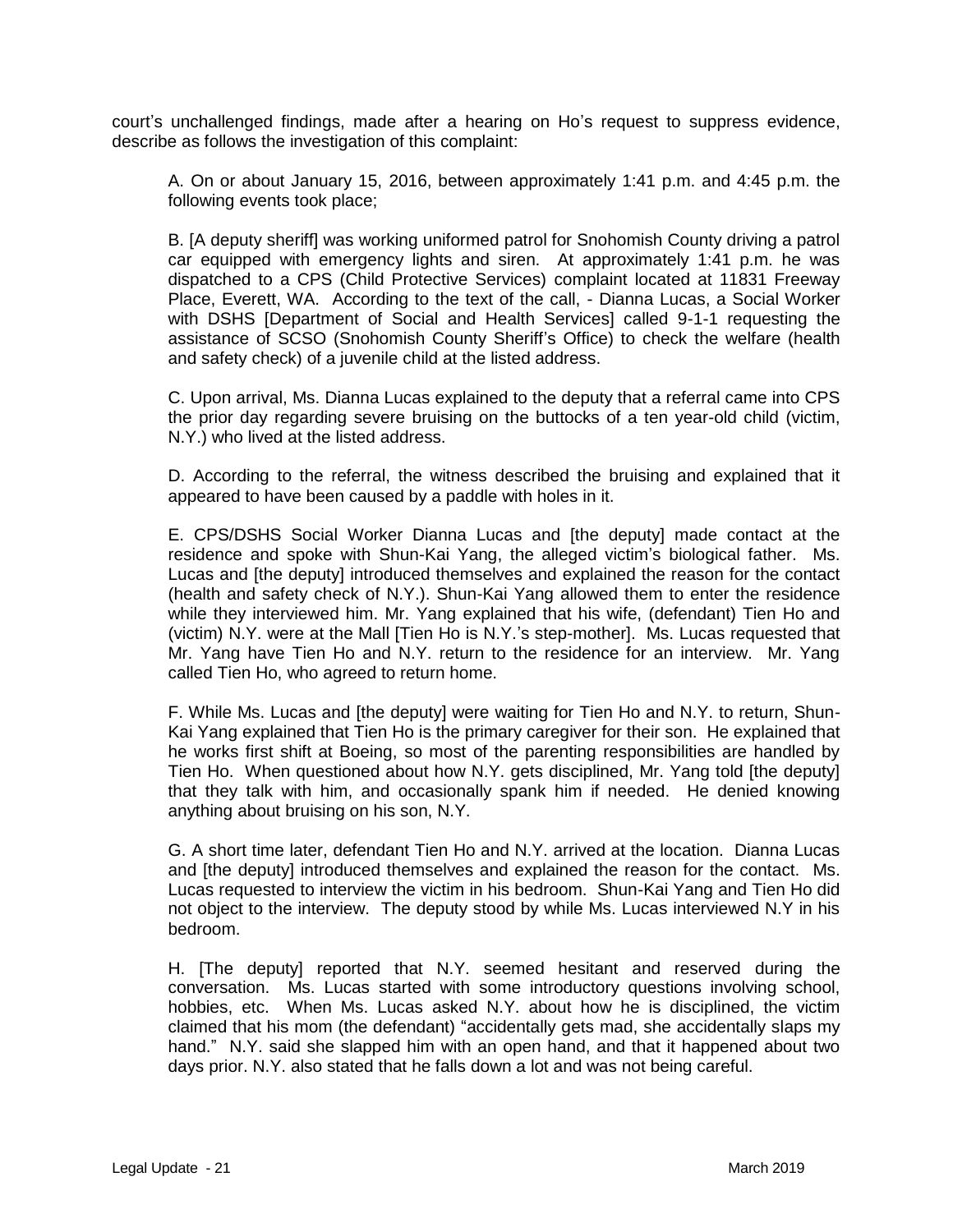I. When Ms. Lucas asked if he had any bruising, N.Y. indicated that he had bruising on his bottom because [he] fell from a tree. When asked what tree he fell from, N.Y. said that he did not know. Ms. Lucas asked N.Y. if she left the room would he show the bruises to the deputy. The victim then said that he did not want to talk anymore. [The deputy] reported that N.Y. essentially shut down at that point, and looked at his feet when he told Ms. Lucas he did not want to talk anymore.

J. Dianna Lucas and the deputy re-contacted Shun-Kai Yang and Tien Ho in the living room. Ms. Lucas then requested that Mr. Yang and the defendant take N.Y. to the hospital for an evaluation. Tien Ho reportedly made several excuses why she could not take N.Y. to the hospital.

K. [The deputy] explained to the defendant that based on the accusations it was necessary for N.Y. to be evaluated. He explained to Ms. Ho that spanking a child (within reason) is legal in Washington. Tien Ho explained that N.Y. reportedly has ADHD (attention deficit hyperactivity disorder) and that he has difficulty obeying instruction[s]. The defendant subsequently admitted to the deputy that N.Y. did have bruising on his buttocks.

L. The defendant admitted to the deputy that she had spanked N.Y. two times with her hand because she was overwhelmed by N.Y.'s behavior. Again, Tien Ho was asked by the CPS Social Worker and the deputy to take N.Y. to the hospital, but she continued to argue.

M. Tien Ho eventually admitted that she used a "stick" to spank N.Y. [The deputy] asked the defendant if it was a stick in the yard or one in the house. Ms. Ho told [the deputy] that the "stick" was in the house. [The deputy] asked Tien to show him the "Stick."

N. The defendant escorted [the deputy] to the downstairs portion of the house to the rear sliding glass door. Tien Ho removed a wood dowel approximately three feet long and approximately slightly more than 1 inch in diameter.

0. [The deputy] then took custody of the dowel/"stick." He confirmed with the defendant "You used this to spank [N.Y.]?" to which Tien Ho replied "Yes." The defendant and the deputy then returned to the upstairs living room and [the deputy] showed Ms. Lucas the "stick" that the defendant admitted using to spank N.Y. Tien Ho then volunteered "I promise, this will never happen again." The defendant subsequently explained that in her culture that it is ok to spank your child.

P. [The deputy] explained to the defendant the seriousness of using the dowel to spank the victim.

Q. The deputy consequently contacted [a sergeant] with the Special Investigation Unit and briefed him on the incident. It was confirmed with the sergeant that N.Y. should be taken to the hospital for an evaluation, and that Tien Ho should be arrested.

R. [The deputy] then told Tien Ho that she was under arrest. He advised Ms. Ho of her Constitutional Rights. [The deputy] asked Tien Ho if she understood her rights to which she replied "Yes." The deputy then asked the defendant if she was willing to speak with him to which she replied "Yes." Tien Ho subsequently asked the deputy "Can I have a pen and piece of paper to write a letter to the Judge to tell him that this will never happen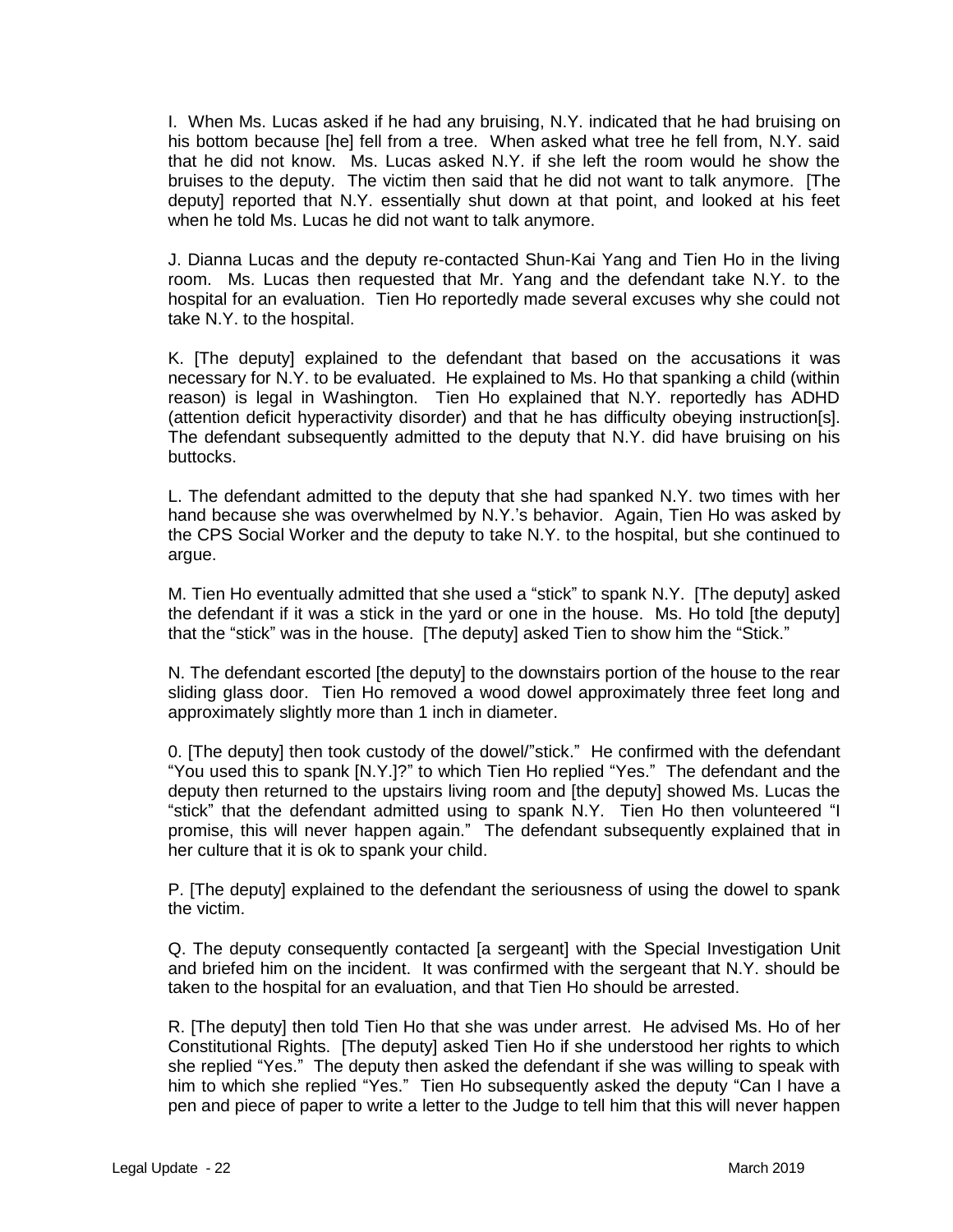again?" [The deputy] told the defendant that he would allow her to write a statement once they got to the Snohomish County Jail.

S. Upon arrival at the Jail, prior to entry into booking, Tien Ho told [the deputy] "I think I want to talk to a lawyer." He did not ask Tien Ho any further questions about the incident.

(Some alterations in original.)

Proceedings below: (Excerpted from the Court of Appeals opinion)

The State charged Ho with second degree assault based on two theories, assault with a deadly weapon and an alternative "torture" theory. During the jury trial, the State called N.Y. as a witness. He testified that he "wasn't hit with a stick." He said he did not receive any injuries from his stepmother and did not remember bruising on his body. After N.Y.'s testimony, the State used parts of his pretrial forensic interview to impeach his credibility. The court instructed the jury to consider these statements only to evaluate N.Y.'s credibility and not to consider them for the truth of the matter asserted. . . .

. . . .

The jury returned a verdict of guilty of second degree assault.

ISSUES AND RULINGS: (1) The deputy sheriff and social worker obtained consent from the biological father of N.Y. to come in the home to investigate the allegations of abuse of N.Y. A short time later, Ms. Ho and N.Y. arrived home. Although Ms. Ho was not expressly told by the deputy that Ho could leave or terminate the interview, the totality of the circumstances, including the manner and wording of questioning of the defendant by the deputy and social worker would have conveyed to a reasonable person that she could terminate the questioning and/or freely move about her home during the questioning.

Was Ms. Ho *seized* during that questioning for purposes of article I, section 7 of the Washington constitution? (ANSWER BY COURT OF APPEALS: No)

(2) Although Ms. Ho was not expressly told by the deputy that Ho could leave or terminate the interview, the totality of the circumstances, including the manner and wording of questioning of the defendant by the deputy and social worker would have conveyed to a reasonable person that she could terminate the questioning and/or freely move about her home during the prearrest questioning.

Was Ms. Ho *in custody* for purposes of Miranda during that questioning such that Miranda warnings were required? (ANSWER BY COURT OF APPEALS: No)

(3) N.Y. told the social worker during questioning in his home that his step-mother, Ms. Ho, had spanked and bruised him, though understating the manner and extent of the application of punishment. At trial, N.Y. testified that he did not receive any injuries from his stepmother, and that he did not remember having any bruises on his body.

Was it within the discretion of the trial court under the Evidence Rules to allow the prosecutor to impeach N.Y. by presenting evidence of N.Y.'s prior inconsistent statements? (ANSWER BY COURT OF APPEALS: Yes)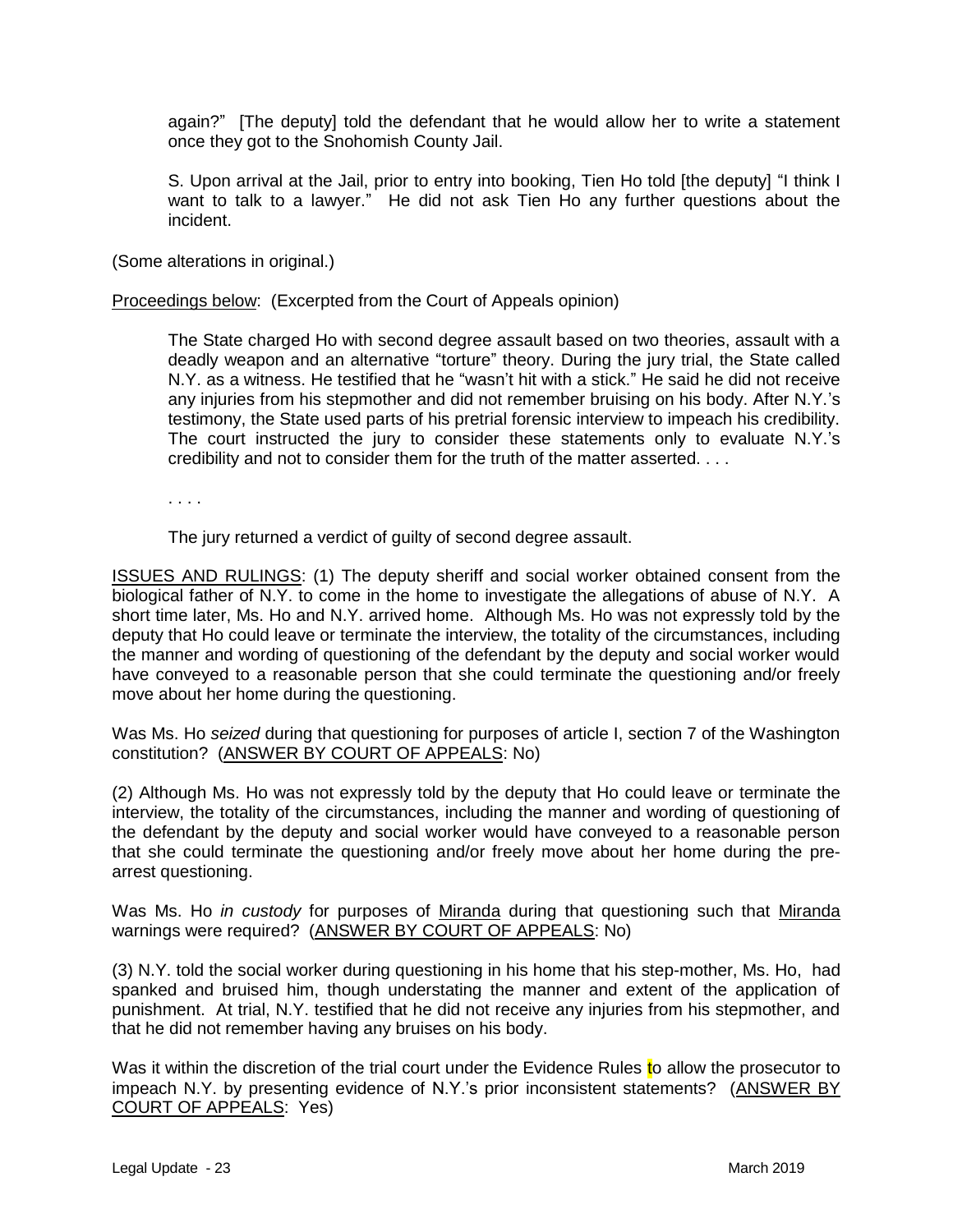(4) The trial judge informed the jury that the alleged prior inconsistent out-of-court statements of N.Y. were to be considered only to evaluate N.Y.'s credibility and not to be considered for the truth of the matter asserted. The prosecution did not argue otherwise to the jury.

Under those circumstances, is there any issue in this case under the Confrontation Clause of the Sixth Amendment? (ANSWER BY COURT OF APPEALS: No)

(5) Chapter 26.44 RCW provides some directions for official investigation of child abuse allegations. Assuming for the sake of argument that the questioning of N.Y. in this case did not fully comply with the directives of the statute, does the statute provide a basis for suppression of N.Y.'s statements in this case? (ANSWER BY COURT OF APPEALS: No)

Result: Affirmance of Snohomish County Superior Court conviction of Tien Thuy Ho of second degree assault.

ANALYSIS: (Excerpted from Court of Appeals opinion; subheadings have been revised)

#### 1. No seizure occurred before the deputy told Ms. Ho that she was under arrest

Because article 1, section 7 "grants greater protection to individual privacy rights than the Fourth Amendment,'" we analyze Ho's claim under it. A seizure occurs under article 1, section 7 when an officer restrains an individual's freedom of movement and, given the officer's display of authority or use of physical force, she would not reasonably believe that she is free to leave or decline a request.° The test is objective. So, if the officer uses no physical force, the defendant must establish that, given all the circumstances, a reasonable person would have experienced an unreasonable restraint on her freedom. Whether an interaction is a seizure does not depend on "the officer's suspicions" but instead on "the interaction between the person and the officer."

An officer commanding a person, issuing orders, or demanding a particular action all establish a situation where a reasonable person would likely not feel free to end the encounter. By contrast, if an officer merely questions a person, he has not seized that person. Further, an officer does not seize a person by entering a home if a person with authority to consent to the entry does so, regardless of whether the officer advised the person of his right to refuse consent.

Here, Yang [the biological father] consented to [the deputy's] entry. Throughout their time in the house, [the social worker and the deputy] told Ho what they were doing. They asked permission to interview N.Y. in his bedroom and stopped the interview when N.Y. said he did not want to speak anymore. They did not investigate the house, apart from the time spent in the entryway and living room talking to Yang and Ho, in N.Y.'s bedroom, and in the basement, after being led down there by Ho. Ho handed [the deputy] the dowel. [The deputy and the social worker] repeatedly asked Ho to take N.Y. to the hospital. Only after all of these events and after talking to [his supervisor] did [the deputy] decide to arrest Ho. These facts provide sufficient evidence to support a conclusion that a reasonable person would feel she could terminate the interview or leave to a different room.

Ho compares this case to [the U.S. Supreme Court decision in Rogers v. Richmond, 365 U.S. 534 (1961). Yet the court in Richmond did not focus on a Fourth Amendment claim of unreasonable search and seizure but rather on a Fourteenth Amendment due process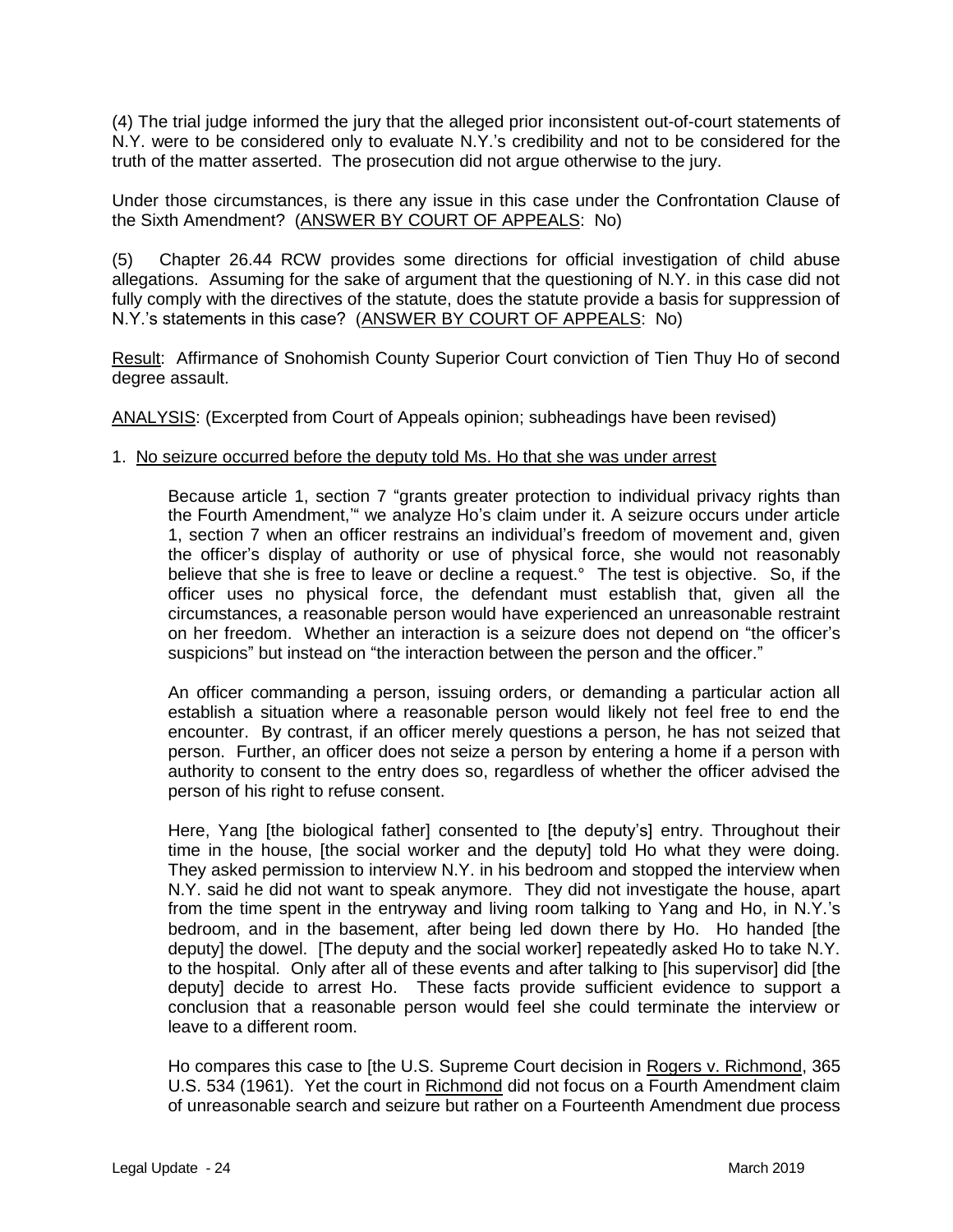claim. Further, Richmond is factually distinguishable. In Richmond, the accused was incarcerated and, after refusing to confess, was told that his wife would be taken into custody. Here, Ho was in her house and free to ask the officer to leave or to move to a different room.

We conclude that Ho failed to demonstrate that [the deputy] seized her. The trial court did not err when it denied her motion to suppress this evidence.

#### 2. Ms. Ho was not in "custody" for purposes of Miranda during the pre-arrest questioning

Ho asserts that the State violated her right against self-incrimination because [the deputy] did not give her a Miranda warning until he said he was going to arrest her and thus the trial court erred by not suppressing her confessions.

The Fifth Amendment to the United States Constitution protects against compelled selfincrimination. For a confession made while in custody to comply with the Fifth Amendment, the State must show that it informed the suspect of her right to remain silent and she knowingly and intelligently waived it. This requirement is triggered when that person is in custody and being interrogated by a state agent. A person is in custody if "a reasonable person in the individual's position would believe. . . she was in police custody to a degree associated with formal arrest." This is an objective test. Whether or not an officer intended to take the person into custody or was focusing on the person as a potential suspect does not affect the analysis.

This court looks at the totality of the circumstances to decide whether a suspect was in custody. United States v. Craighead, 539 F.3d 1073, 1082 (9th Cir. 2008). To show that she was in custody at the time she confessed, the defendant must show by objective facts that the presence of the officer restricted her freedom of movement. If the confession was made in .her home and the defendant shows that officers had "turned the otherwise comfortable and familiar surroundings of the home into a 'police dominated atmosphere,<sup>"</sup> she demonstrates custody. United States v. Craighead identifies the factors a court considers when reviewing the circumstances to determine if a police atmosphere occurred

(1) the number of law enforcement personnel and whether they were armed; (2) whether the suspect was at any point restrained, either by physical force or by threats; (3) whether the suspect was isolated from others; and (4) whether the suspect was informed that he was free to leave or terminate the interview, and the context in which any such statements were made.

The Craighead court found a police-dominated atmosphere because eight officers, a subset with their weapons drawn, entered the house. And the suspect in that case was isolated in a storage room, he could not leave because an armed guard stood between him and the exit, and he knew the officers would not leave the premises until they completed the search for which they had a warrant.

Here, Yang [the biological father] gave permission for [the deputy and social worker] to enter. Only one enforcement officer was present, albeit armed, when Ho made her confessions. She was not isolated from her husband, Yang. These circumstances are very different from those in Craighead and support the conclusion that this was not a custodial interrogation. Only the fact that Ho was not told she could leave or terminate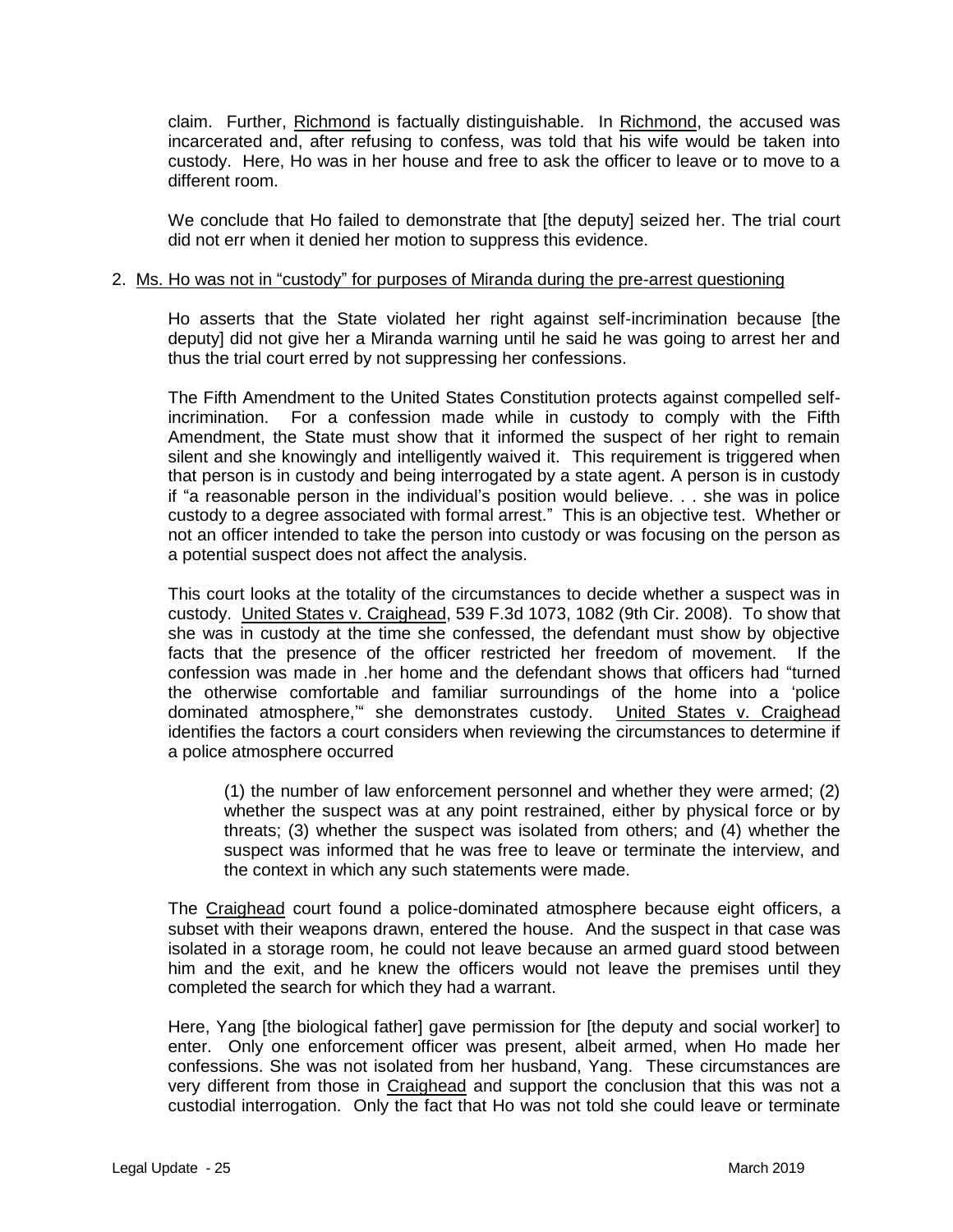the interview supports the assertion that she was in custody. This fact alone is insufficient to outweigh the substantial evidence indicating Ho was not in custody when she made her confessions. We conclude that Ho did not establish that she was in custody. The trial court did not err by denying her motion to suppress.

#### 3./4. Impeachment of alleged victim with his prior statements did not violate the Evidence Rules on hearsay, nor did it violate the defendant's Sixth Amendment right to confrontation

Ho claims that the trial court abused its discretion by admitting part of the videotaped forensic interview with N.Y. because it was inadmissible hearsay. She also contends the admission violated her rights under the confrontation clause of the Sixth Amendment.

Prior inconsistent statements may be admitted to impeach a witness's credibility. If a court admits a statement for impeachment purposes, it does not admit the evidence as proof of the matter asserted. So the evidence is not subject to the requirements of the confrontation clause.

Here, a segment of the forensic interview was admitted to impeach N.Y. after he testified that he had not been hit with a stick. The trial court included an instruction to the jury limiting their consideration of this evidence. The jurors did not have a transcript of the interview in the jury room.

Ho claims that it was improperly admitted under hearsay exceptions for a recorded recollection or a prior inconsistent statement. But she does not contest its status as impeachment evidence, making it admissible as a prior inconsistent statement. Here, the State did not offer parts of the forensic interview to establish the truth of the matters asserted. Since the State offered them for impeachment, their admission did not violate Ho's confrontation clause rights. The trial court did not abuse its discretion by admitting them.

### 5. Chapter 26.44 RCW's provisions addressing child abuse investigations do not provide a basis for suppression of N.Y.'s statements to investigators

RCW 26.44 establishes guidelines for reporting child abuse. RCW 26.44.030(1)(a) lists professions mandated to report suspected child abuse. It also requires an investigation or a family assessment be made in response to a report of alleged abuse. [RCW  $26.44.030(14)(a)(i)$ ]. During the investigation, "the preferred practice is to request a parent's. . . permission to interview the child." [RCW 26.44.030(14((a)(1)] The investigator must determine whether the child wishes a third party to be present. [RCW 26.44.030(14)(a)(1)]. RCW 26.44.100(2) guides investigators primarily as to how to provide notification of a child abuse allegation and what to include in their report once they complete the investigation.

RCW 26.44.030 does not state, or even suggest, that suppression is the appropriate remedy for a violation. The legislature adopted RCW 26.44 to protect children from child abuse. We cannot assume that the legislature would intend a court to suppress evidence that might establish abuse was occurring because of a guideline violation. Ho cites no authority for her contrary position. We assume that counsel searched and found none. We reject this claim.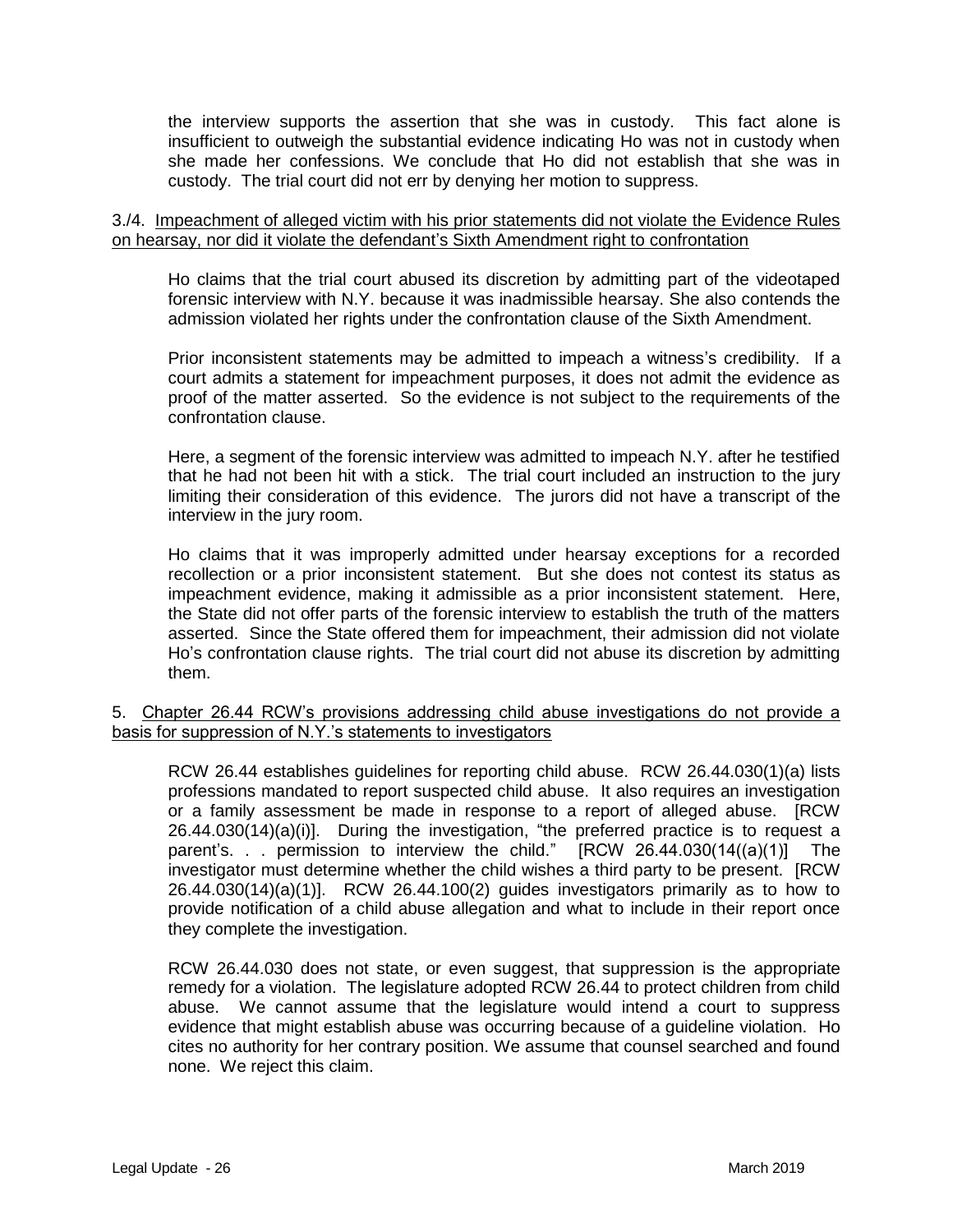Ho also fails to establish that RCW 26.44.100 was violated because this statute contains no requirement that the parents be advised about their due process rights when a child abuse allegation is investigated. We reject Ho's argument.

[Subheadings revised; some citations omitted, other citations revised for style]

#### **\*\*\*\*\*\*\*\*\*\*\*\*\*\*\*\*\*\*\*\*\*\*\*\*\*\*\*\*\*\*\*\*\***

### **BRIEF NOTES REGARDING MARCH 2019 UNPUBLISHED WASHINGTON COURT OF APPEALS OPINIONS ON SELECT LAW ENFORCEMENT ISSUES**

Under the Washington Court Rules, General Rule 14.1(a) provides: "Unpublished opinions of the Court of Appeals have no precedential value and are not binding on any court. However, unpublished opinions of the Court of Appeals filed on or after March 1, 2013, may be cited as nonbinding authorities, if identified as such by the citing party, and may be accorded such persuasive value as the court deems appropriate."

Every month I will include a separate section that provides very brief issue-spotting notes regarding select categories of unpublished Court of Appeals decisions that month. I will include such decisions where issues relating to the following subject areas are addressed: (1) Arrest, Search and Seizure; (2) Interrogations and Confessions; (3) Implied Consent; and (4) possibly other issues of interest to law enforcement (though probably not sufficiency-of-evidence-toconvict issues).

In March 2019, four unpublished Court of Appeals opinions fit these categories. I do not promise to be able catch them all, but each month I will make a reasonable effort to find and list all decisions with these issues in unpublished opinions from the Court of Appeals. I hope that readers, particularly attorney-readers, will let me know if they spot any cases that I missed in this endeavor, as well as any errors that I may make in my brief descriptions of case results.

1. State v. Rodney Eugene Mans: On March 11, 2019, Division One of the COA rules for the defendant in his appeal from a King County Superior Court conviction for *unlawful possession of methamphetamine*. The Court of Appeals rules that a **Terry stop was not justified by reasonable suspicion.** Two officers were involved in the stop of a suspect, and their testimony was described by the Court of Appeals as being somewhat in conflict. The Court of Appeals concludes that at the point when the officers ordered the suspect to stop (which constitutes a seizure), they had observed only that the suspect looked "shocked" to see the police and tossed down a bindle. The Court declares that the officers were investigating possession of drugs, and that any claim of investigating littering would be pretextual. The fact that the suspect initially tried to run away could not be considered on the reasonable suspicion issue because he attempted to flee after the officers had made their seizure by ordering him to stop. Note that under the Washington constitution an order to stop is a seizure even if the person does not obey. See State v. Young, 135 Wn.2d 498 (1998). On the other hand, under the federal constitution, no seizure occurs in this circumstance until the person complies with the order to stop or the person otherwise is physically seized. See California v. Hodari D., 499 U.S. 621 (1991).

2. State v. Terrell Rakai Wall: On March 11, 2019, Division One of the COA rules for the State in rejecting the appeal of defendant from Pierce County Superior Court convictions for *one count of first degree burglary and two counts of second degree assault*. The Court of Appeals rules: (1) that the trial court did not abuse its discretion in **admitting some parts of a doctor's**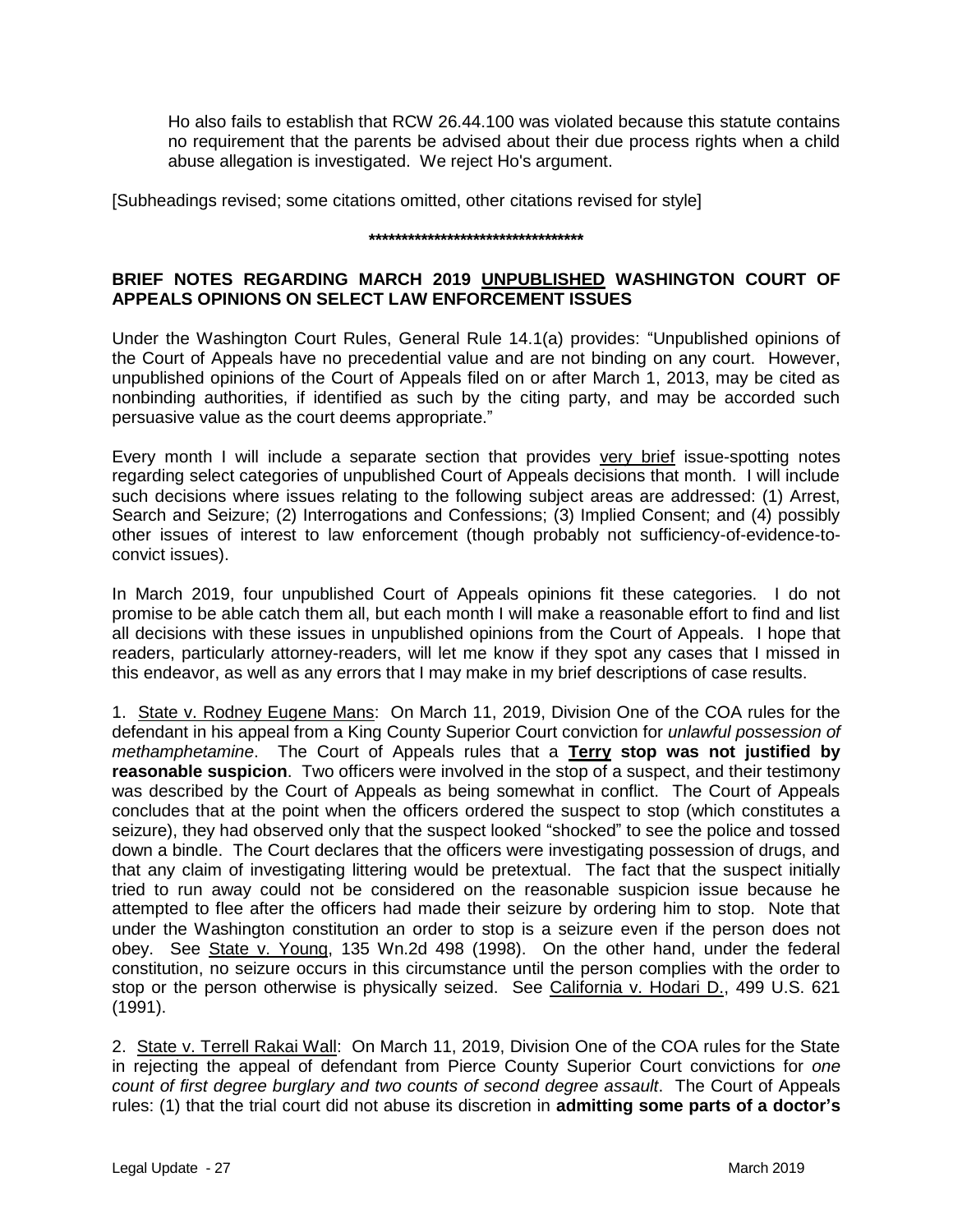**patient-history testimony under the medical diagnosis hearsay exception,** and (2) that while the trial court abused its discretion in admitting some other parts of a doctor's patienthistory testimony, this **error was harmless** in light of the admissible evidence in the case.

3. State v. Gaspar Ortiz-Ortiz: On March 11, 2019, Division One of the COA rules for the State in rejecting the appeal of defendant from his Whatcom County Superior Court conviction for **voyeurism**. The Court of Appeals rules that the **Independent Source exception to the Exclusionary Rule** applies to make a search under an otherwise valid and supported, narrowly written second warrant lawful, even though a first warrant (to search for up-skirt and other pictures on a cell phone) had been found to violate the particularity requirement of the Fourth Amendment. The Court of Appeals explains that the second search warrant, which was prepared after the first search warrant was found by a court to have been too broadly written, was not based on anything discovered in the search under the first warrant..

4. State v. Marco A. Espinosa: On March 12, 2019, Division Three of the Court of Appeals rejects the defendant's appeal from his Yakima County Superior Court convictions for *three counts of first degree child molestation*. The Court of Appeals rules that the trial court did not abuse its discretion in **finding child witnesses to be competent.**

**\*\*\*\*\*\*\*\*\*\*\*\*\*\*\*\*\*\*\*\*\*\*\*\*\*\*\*\*\*\*\*\*\***

### **LEGAL UPDATE FOR WASHINGTON LAW ENFORCEMENT IS ON WASPC WEBSITE**

Beginning with the September 2015 issue, the most recent monthly Legal Update for Washington Law Enforcement is placed under the "LE Resources" link on the Internet Home Page of the Washington Association of Sheriffs and Police Chiefs. As new Legal Updates are issued, the current and three most recent Legal Updates will be accessible on the site. WASPC will drop the oldest each month as WASPC adds the most recent Legal Update.

In May of 2011, John Wasberg retired from the Washington State Attorney General's Office. For over 32 years immediately prior to that retirement date, as an Assistant Attorney General and a Senior Counsel, Mr. Wasberg was either editor (1978 to 2000) or co-editor (2000 to 2011) of the Criminal Justice Training Commission's Law Enforcement Digest. From the time of his retirement from the AGO through the fall of 2014, Mr. Wasberg was a volunteer helper in the production of the LED. That arrangement ended in the late fall of 2014 due to variety of concerns, budget constraints and friendly differences regarding the approach of the LED going forward. Among other things, Mr. Wasberg prefers (1) a more expansive treatment of the corearea (e.g., arrest, search and seizure) law enforcement decisions with more cross references to other sources and past precedents and past LED treatment of these core-area cases; and (2) a broader scope of coverage in terms of the types of cases that may be of interest to law enforcement in Washington (though public disclosure decisions are unlikely to be addressed in depth in the Legal Update). For these reasons, starting with the January 2015 Legal Update, Mr. Wasberg has been presenting a monthly case law update for published decisions from Washington's appellate courts, from the Ninth Circuit of the United States Court of Appeals, and from the United States Supreme Court.

The Legal Update does not speak for any person other than Mr. Wasberg, nor does it speak for any agency. Officers are urged to discuss issues with their agencies' legal advisors and their local prosecutors. The Legal Update is published as a research source only and does not purport to furnish legal advice. Mr. Wasberg's email address is jrwasberg@comcast.net. His

.